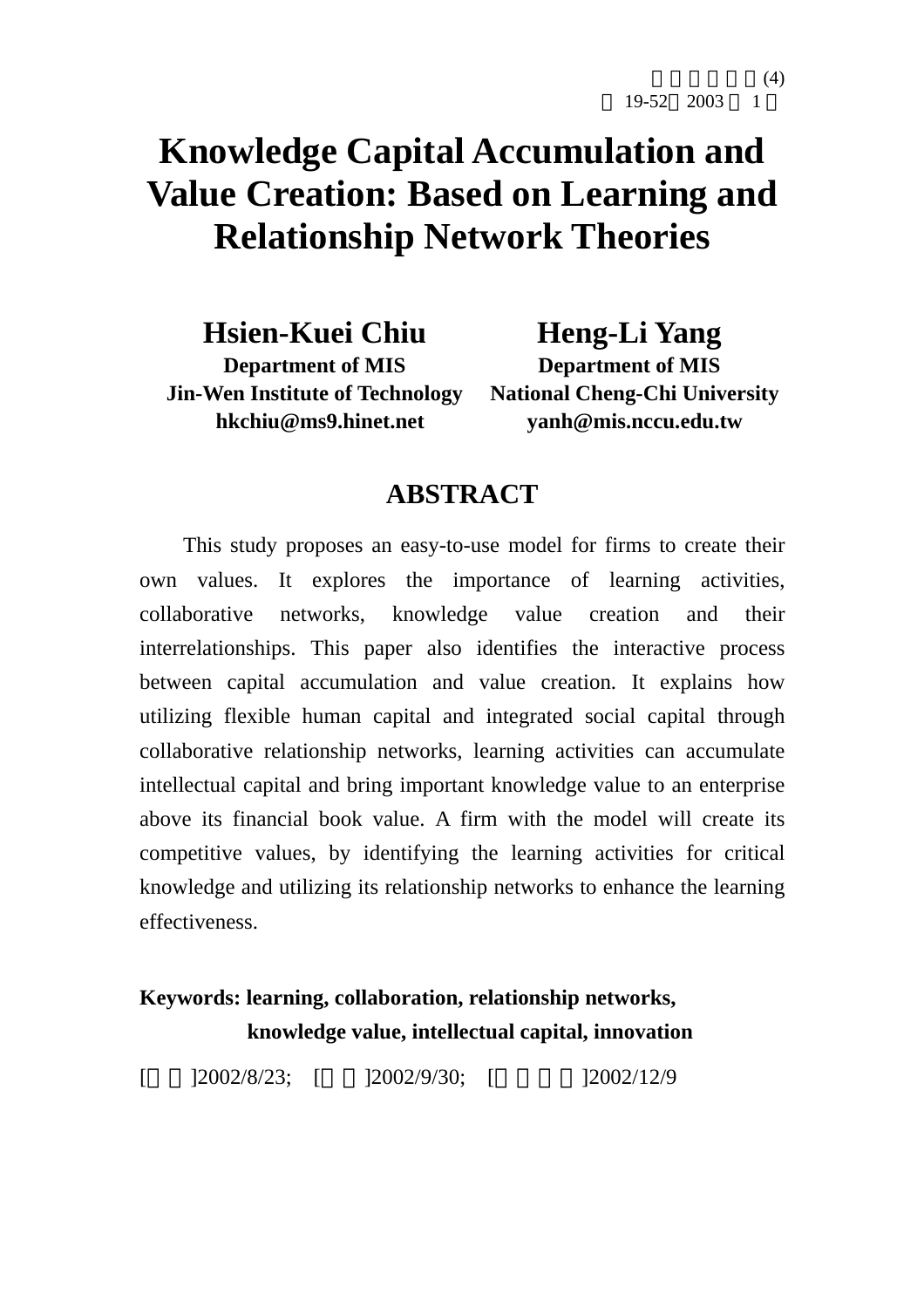# **I. Introduction**

Peter Drucker (1998) pointed out that the productivity of knowledge and knowledge workers become the decisive factor, especially for most industries in the developed countries, and knowledge not only is a resource but also makes resources mobile. Thus, to create a firm's value beyond its financial book value, it is important to make its members more knowledgeable and its resources more mobile to be shared and utilized. In this research, we proposes an easy-to-use model for firms or entities to help creating their own values from their learning activities for critical knowledge via their relationship networks.

At first, the research explains the power of learning activities to shape a firm's core competences and the leverage of the relationship networks in enhancing the effectiveness of learning efforts. After that, it explains that the effect of learning activities and relationship networks on creating its values. Besides, it describes the interactive process between capital accumulation and value creation. At final, some recommendations for applying the model are suggested.

### **1. Contributions**

- (1)This research provides a model of helping organizations in conceptually understanding the effect of learning activities and relationship networks on creating their values.
- (2)The model presented in this study can be applied as a diagnosing process for a firm's value creation. It can be easily used as analyzing current status and designing the next-step plan for improvement: (a) the learning activities for critical knowledge, (b) the relationship networks for enhancing the learning effectiveness, and (c) the competitive values generated from (a) and (b).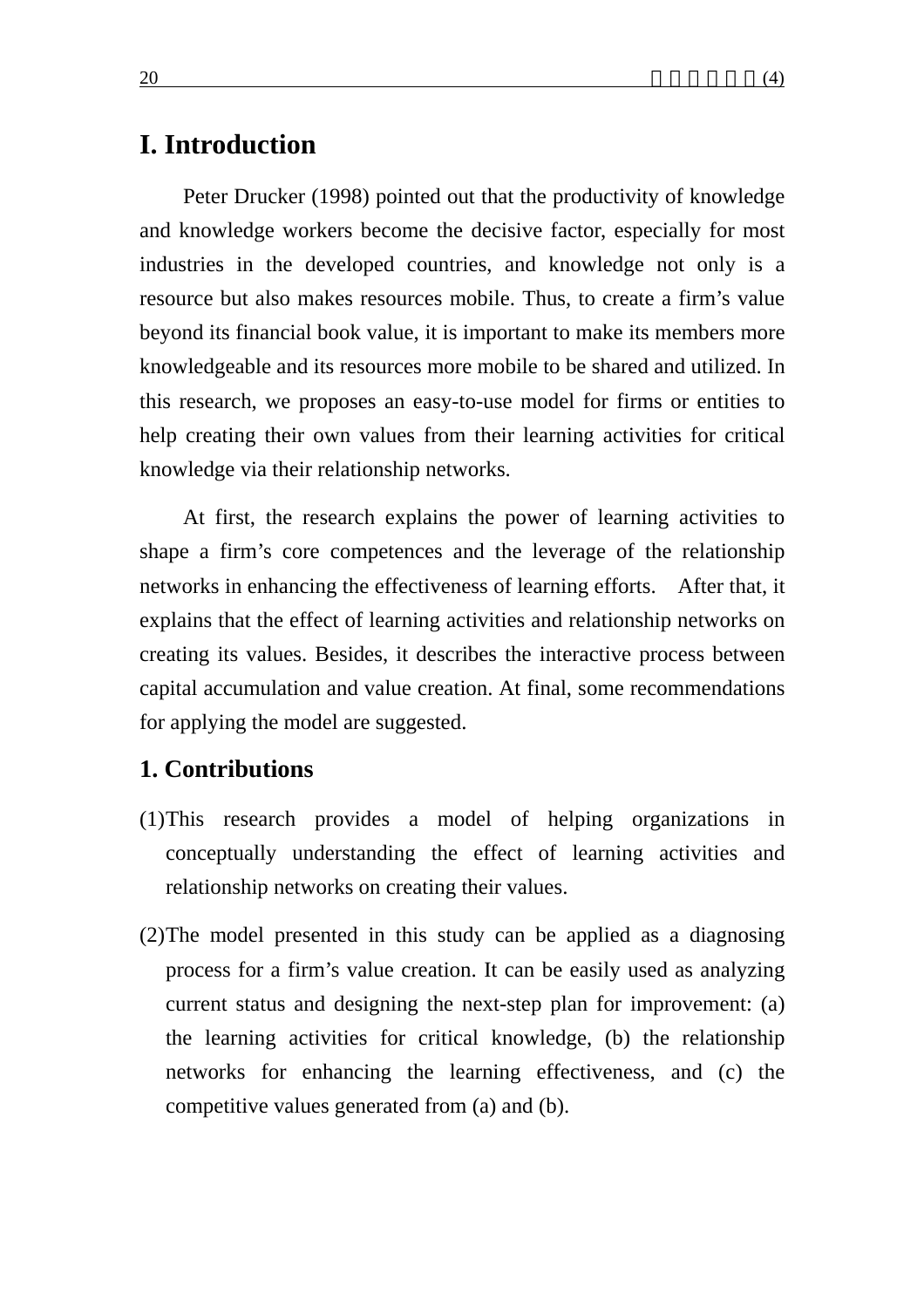# **II. Literature Review**

### **1. Learning Theory**

According to Pawlowsky (2001), organizational learning involves four dimensions: learning modes, learning types, system levels, and learning process. Besides, to utilize knowledge and get benefit from learning, we have to consider learning strategy as the fifth dimension. The discussions for the above five dimensions are as follows.

### **(1) Learning Modes**

Theories of learning fall into board classes: behavioral learning and cognitive learning (Nelson and Debra, 2000; Starbuck and Hedberg, 2001). The behaviorist approach to learning assumes that observable behavior is a function of its consequences and places little reliance on the perceptions of decision-makers. Alternatively, cognitive learning emphasizes the perceptions of decision-makers. Each approach has weakness. As the two approaches complement each other, Leroy and Ramanansoa (1997) suggest that using both approaches together gives a more complete picture. Besides the above two perspective, Pawlowsky (2001) deems that the learning modes include the perspective of culture, which has its roots in an interpretative approach to human behavior and builds on the notion that members of organizations create a set of intersubjective meanings.

### **(2) Learning Types**

Learning Types can be classified into type I: single-loop or adaptive learning, type II: double-loop or reconstructive learning, and type III: deutero or process learning (Argyris and Schön, 1978; Herberg, 1981; Morgan, 1986; Lundberg, 1989, Probst and Büchle, 1997; Palowsky, 2001). Single-loop or adaptive learning is the process of adjusting effectively to given goals and norms by mastering the environments. Double-loop or reconstructive learning is the process of questioning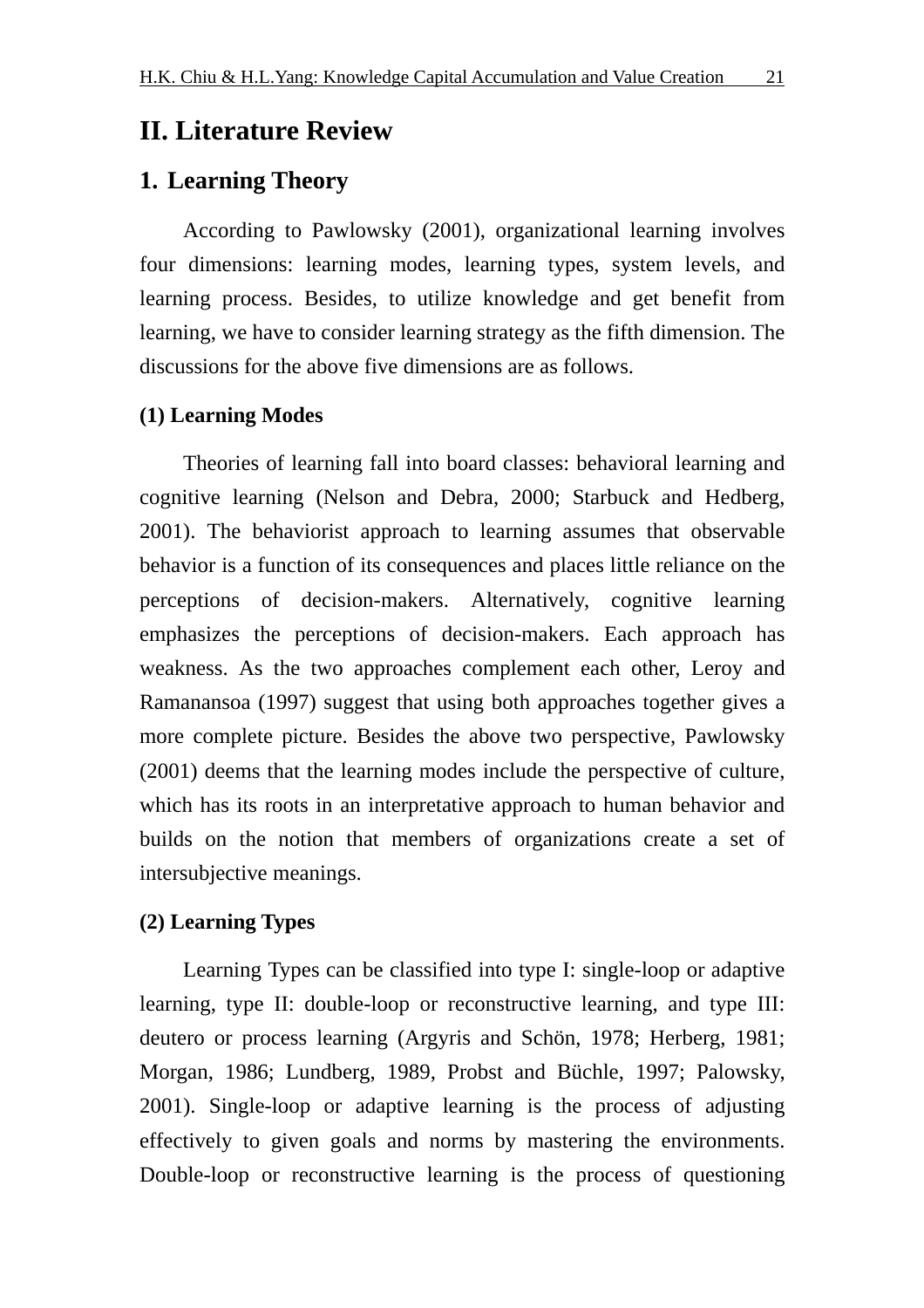organizational norms and values, and building a new frame of reference. Deutero or process learning means learning to learn, and consists of gaining insight into the learning process (Probst and Büchle, 1997).

#### **(3) System Levels**

Senge (1990) provides a systematic view of learning, and deems that there are five principle of learning: *surpassing the self, improving mental models, establishing a shared vision, team learning,* and *the core being the fifth principle – systematic thinking.* Senge views a learning organization as a place where people are constantly driven to discover what have caused the current situations, and how they could change the present.

Pawlowsky (2001) points out that that learning can be defined for the individual, the group, the organization, and the interorganizational levels. Organizational learning involves "sharing" in the social system. According to Nonaka and Takeuchi (1995), along with the knowledge spiral, learning needs more interaction between entities in order to transform and absorb knowledge.

#### **(4) Learning Process**

Learning is a continuous, never-ending process of knowledge creation (Björkegren and Rapp, 1999). Nonaka and Takeuchi (1995) deem that learning is a process cycle between tacit and explicit knowledge, and also between personal and shared knowledge. Nonaka and Takeuchi (1995) identify that (a) four models of knowledge transformation are *socialization, externalization, combination,* and *internalizatio*n, (b) five elements promoting a spiral of organizational knowledge creation are *organizational intent / ambition, employee autonomy, creative chaos, redundancy*, and (c) five-stage model of the process for organizational knowledge creation are *tacit-knowledge sharing, concept creation, concept confirmation, prototyping,* and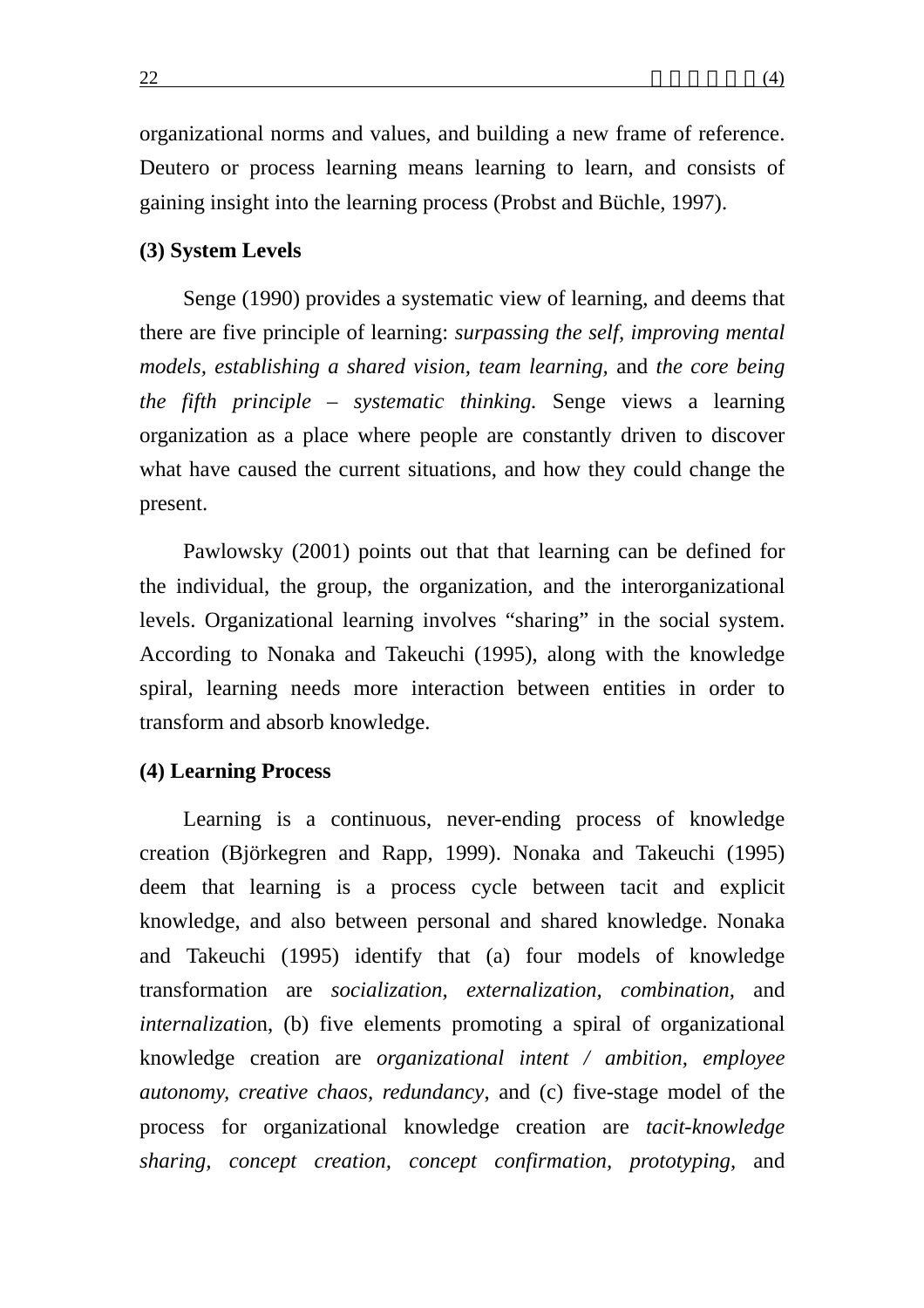*cross-level knowledge expansion*. Pawlowsky (2001) suggests an organizational learning process as a cycle of information identification and knowledge creation, knowledge exchange and diffusion, knowledge integration, and the transformation of new knowledge into action.

### **(5) Learning Strategy**

Clegg (1999) suggests that competitive advantage is gained through two distinct kinds of organizational learning: exploitative learning and exploratory learning. Exploitative learning suggests that the detailed prescription of tasks is the best basis for production efficiency. By Exploitative learning, continuous improvement develops via the structuring of desire, understanding, and trust. On the other hand, exploratory learning allows for complex searches, innovation, variation, risk-taking and more relaxed controls, providing flexibility, investments in learning, and the creation of new capabilities. Exploratory learning is valued for a long term. However, Clegg argues that a critical managerial dilemma is how to manage the relationship between exploratory and exploitative learning. An emphasis on exploitative learning may restrict experimentation and crush innovation. Exploratory learning might also lead to too many undeveloped ideas and too little distinctive competence. According to Clegg, a rational balance of exploitative and exploratory learning depends on the distribution and relations of power and knowledge constituting that organization.

According to Yeung *et al.* (1999), business organizations conduct different approaches to learning in order to make themselves competitive. These approaches are segmented by *exploitation vs. exploration* and *experiences from the inside vs. the outside of the organization*. They are (a) experimentation: exploration and learning through direct experience, (b) competence acquirement: exploration and learning from the experiences of others, (c) benchmarking: exploitation and learning from the experiences of others, and (d) continuous improvement: exploitation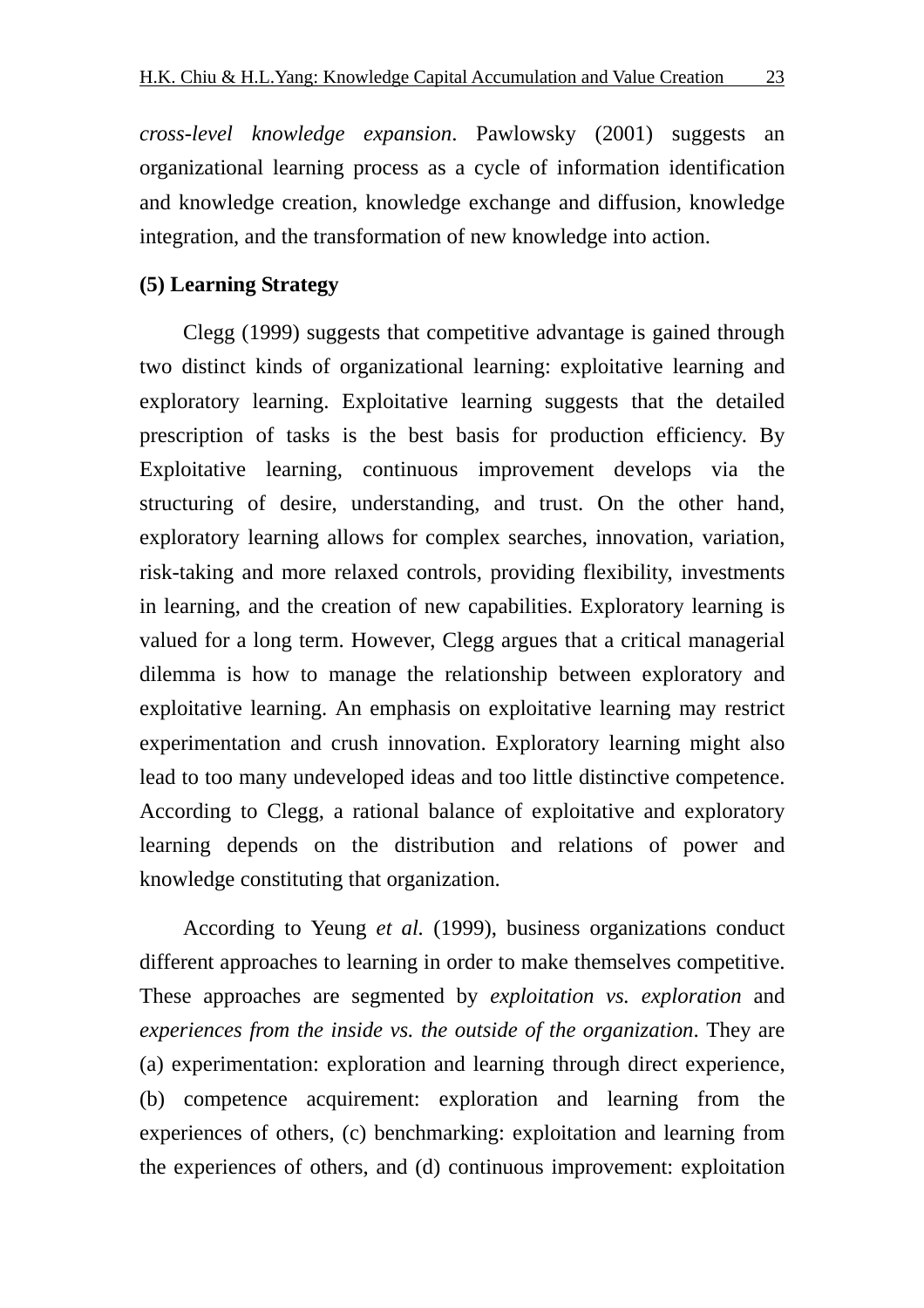Zack (1999) suggests that an organization should have a knowledge strategy to align its knowledge resources and capabilities to the intellectual requirements of its strategy. Zack deems that exploitation and exploration are not mutually exclusive. An organization may need to develop one area of knowledge while simultaneously exploiting another. The ideal for most companies is to maintain a balance between exploration and exploitation within all areas of strategic knowledge. In addition, a firm that has the most conservative knowledge strategy is oriented toward exploiting internal knowledge. On the contrary, an unbounded innovator represents the most aggressive strategy. Especially, in knowledge-intensive industries, a firm that pursues an aggressive knowledge strategy tends to outperform those competitors who pursue less aggressive knowledge strategies over time. Zack gives the examples of Lincoln Re, Buckman, Big6 and Image Corp as evidences that a firm that operates in industries where knowledge is changing rapidly enough needs an aggressive strategy to keep up with the pace of change.

## **2. Relationship Network Theory**

### **(1)Relationship Networks**

A *network of relationships* (or called *relationship network*) refers to the "social context" formed due to substantive relationships, psychological relationships, or relationships of interests between entities. Substantive relationships may be based on contracts, agreements or treaties. Psychological relationships may be trust, empathy or mutual understandings. Relationships of interests may be joint ventures, stakeholders, or a superior-subordinate relationship. These formation reasons of relationships may co-exist.

The types of relationships may be personal relationships, commitment between individuals and organizations, or interactions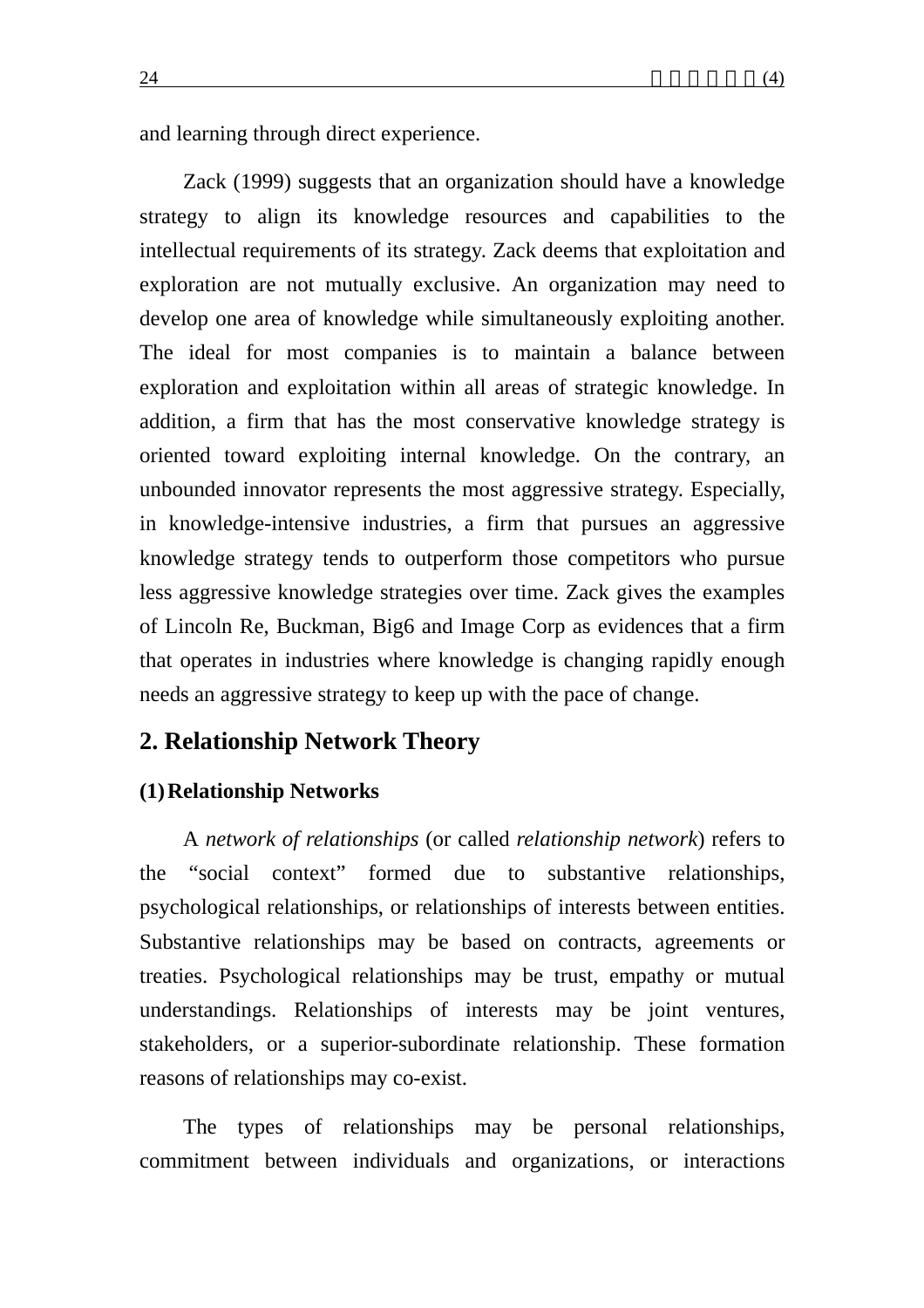between organizations. Relationship networks between businesses are appropriate in facilitating the acquisition and transfer of new knowledge, especially in circumstances where there is uncertainty between knowledge inputs and product outputs. There are several reasons of forming collaboration networks from different perspectives as follows:

- **Resource Control.** Between the ends of market transaction and internal organization, a collaborative network is another form of resource control (Wu, 1998). In the network, parties could enjoy the benefits of professional specialization and reduce transaction costs. According to Grant (1996), there are three basic alternatives of transfer and integration of knowledge: *internalization within the firm, market contracts, and relational contracts* (individual strategic alliances or broader inter-firm networks). Besides, inter-firm collaboration through relational contracts can increase efficiency in knowledge integration while uncertainty over linkage between knowledge inputs and product outputs exist.
- **Interdependence and Complementation.** The collaborative network could include the key innovative entities (such as university R&D, enterprise R&D, alliance of related industries), and thus the caused positive externalities and spillover effects would reduce cost or risk (Feldman, 1994). Besides, innovation of small firms lacking resources can benefit from external institutions and resources. Interaction and cooperation are necessary for the successful innovation as innovation activities become more complex and uncertain (Teece, 1986). If an innovator is lacking certain complementary resources, it should obtain them to maintain its competitive advantages. Especially, the difficult-to-replicate complementary asset can be viewed as a choke point in the value chain, which allows its owner to earn super-normal rents (Teece, 1998). Wu (1998) also deems that a network enables its members to obtain key resources (complementary assets and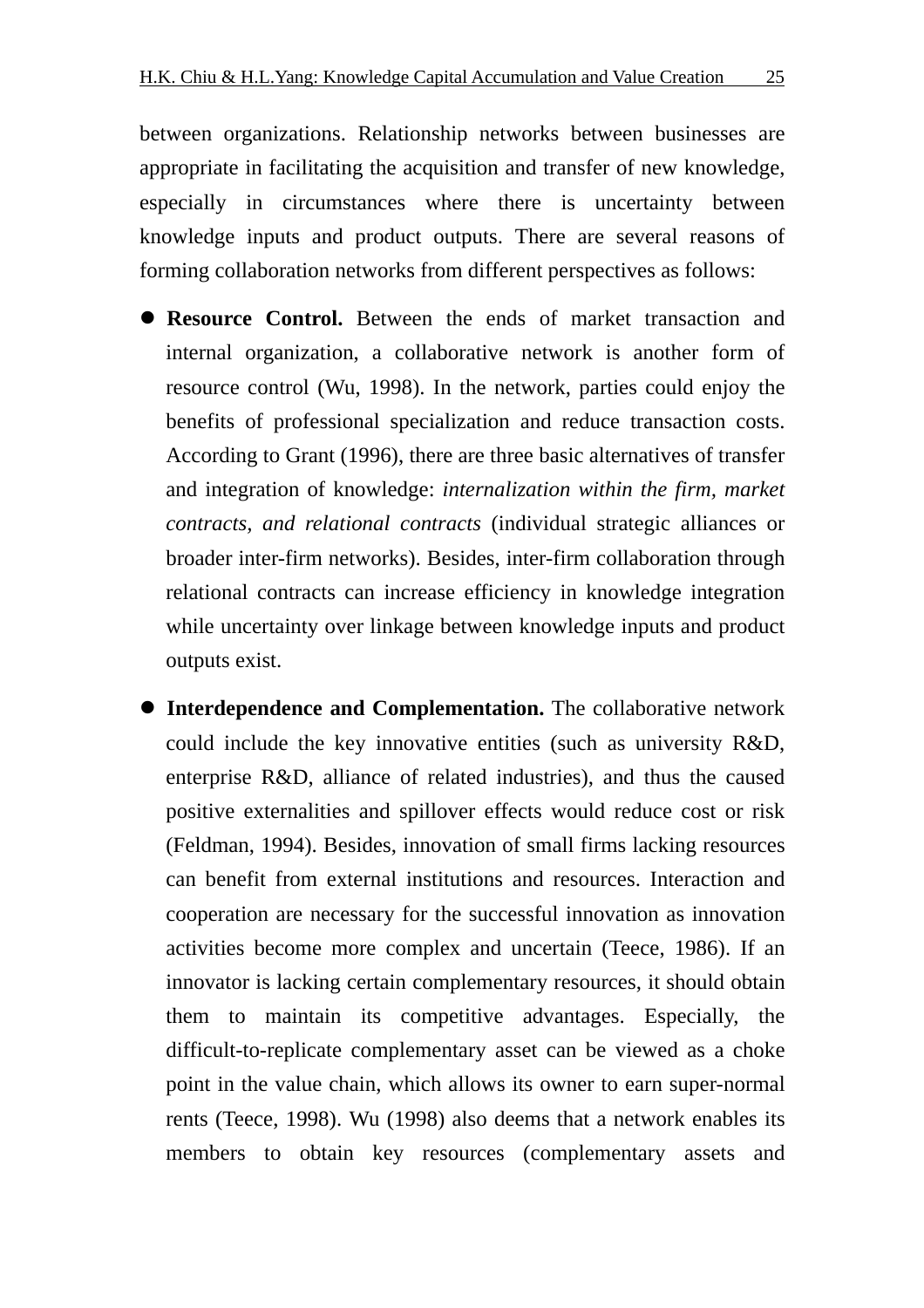• **Ecology.** The power of a single organization is relatively insignificant. Confronted by pressure from the environment, organizations had better choose collaboration strategy to expand the whole resources (Wu, 1998). Morita and Takanashi (2000) deems that knowledge management places emphasis on discovering tacit information, and its focus should be on human ecology, especially interpersonal networks.

#### **(2) Social Capital**

According to Leana & van Buren (1999), social capital has been described as an attribute of individual actors who realize advantages owing to their relative status or location in a group, and on a macro level, it has been described as an attribute of communities, nations, and industry networks.

Bourdieu (1986) was the first sociologist to systematically analyze the concept of social capital (Dika and Kusum, 2002). Bourdieu (1986) suggests that a network of relationships is a valuable social resource, providing its members with *collectively-owned* capital and a kind of "*credential*". This kind of capital is frequently embedded in *mutual acquaintance and recognition*. Bourdieu (1986:248) defines social capital as "the aggregate of the actual or potential resources which are linked to the possession of a durable network of more or less institutionalised relationships of mutual acquaintance or recognition". Two elements of social capital defined by Bourdieu are the social relationship that allows the individual to claim resources possessed by the collectivity, and the quantity and quality of those resources (Portes, 1998; Dika and Kusum, 2002).

Coleman proposes that social capital is intangible and has three forms: (a) level of trust, as evidenced by obligations and expectations, (b) information channels, and (c) norms and sanctions that promote the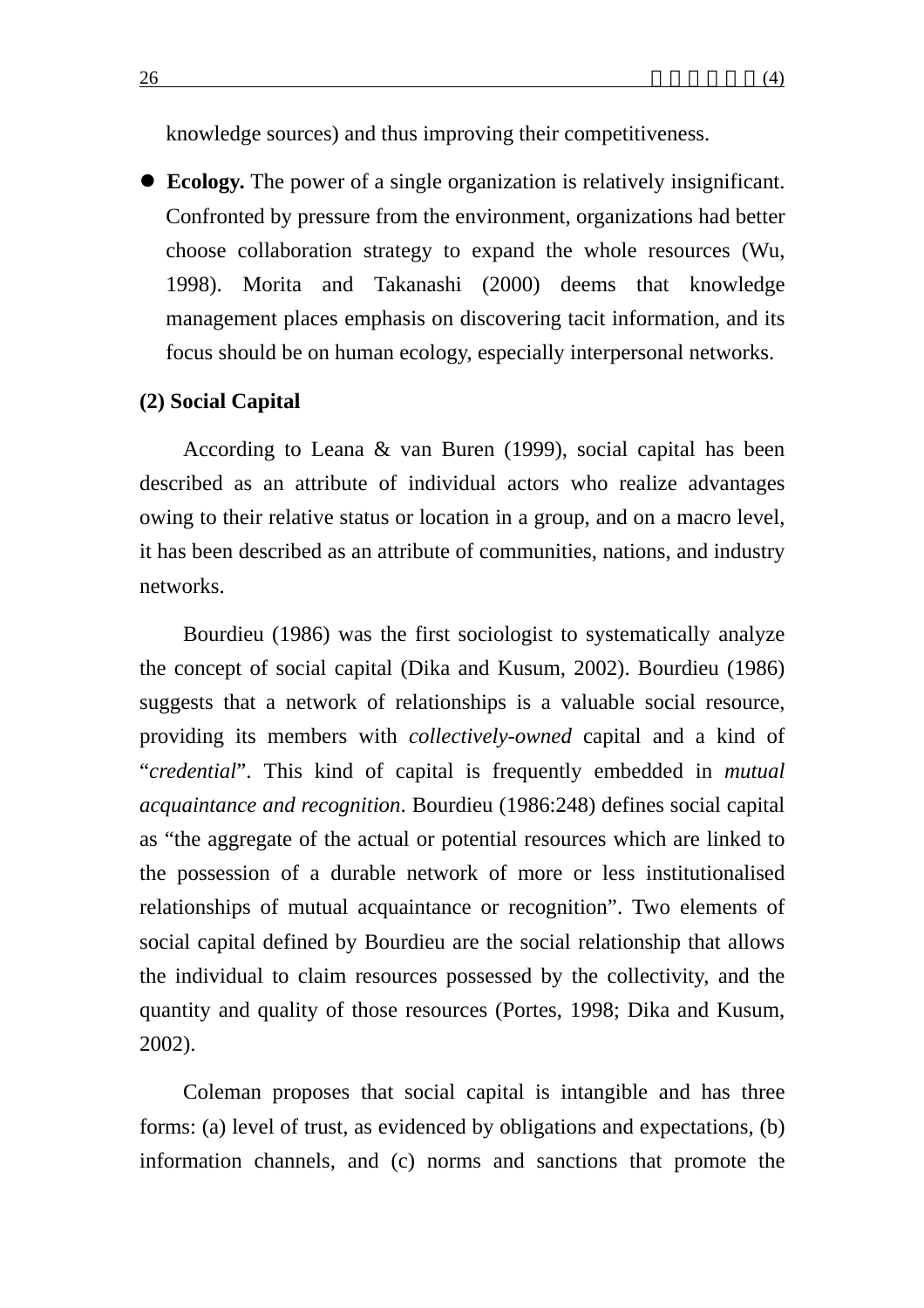common good over self-interest. Social capital is inherent in the structure of relationships between and among actors.

Bourdieu views social capital as a tool of reproduction for the dominant class, whereas Coleman views social capital as (positive) social control, where trust, information channels, and norms are characteristics of the community (Dika, and Kusum, 2002).

Leana & van Buren (1999) deems that organizational social capital is a resource reflecting *the character of social relations* within the organization, realized through *collective goal orientation* and *shared trust* of members. Social capital is categorized into *associability* (collective goals & actions) and *trust* (fragile vs. resilient trust, dyadic vs. generalized trust).

Nahapiet & Ghoshal (1998) suggests that social capital is "the sum of the actual and potential resources embedded within, available through, and derived from the network of relationships possessed by an individual or social unit." Social capital includes the network itself, as well as the resources that can be mobilized through the network. Social capital consists of three highly interrelated facets: *structural*, *relational*, and *cognitive dimensions*. According to Tsai & Ghoshal (1998), social capital promotes value creation.

## **3. Intellectual Capital and Knowledge Value**

### **(1)Intellectual Capital**

"Intellectual capital" is knowledge that can be converted into value (Edvinsson and Sullivan, 1996). A company's value can be categorized into financial capital and intellectual capital (Roos *et al.*, 1998). Financial capital is sum of property assets and monetary assets, while intellectual capital can be divided into human capital and structural capital. Synthesizing the discussions in literature, this research has re-classified the components of intellectual capital as shown in Table 1.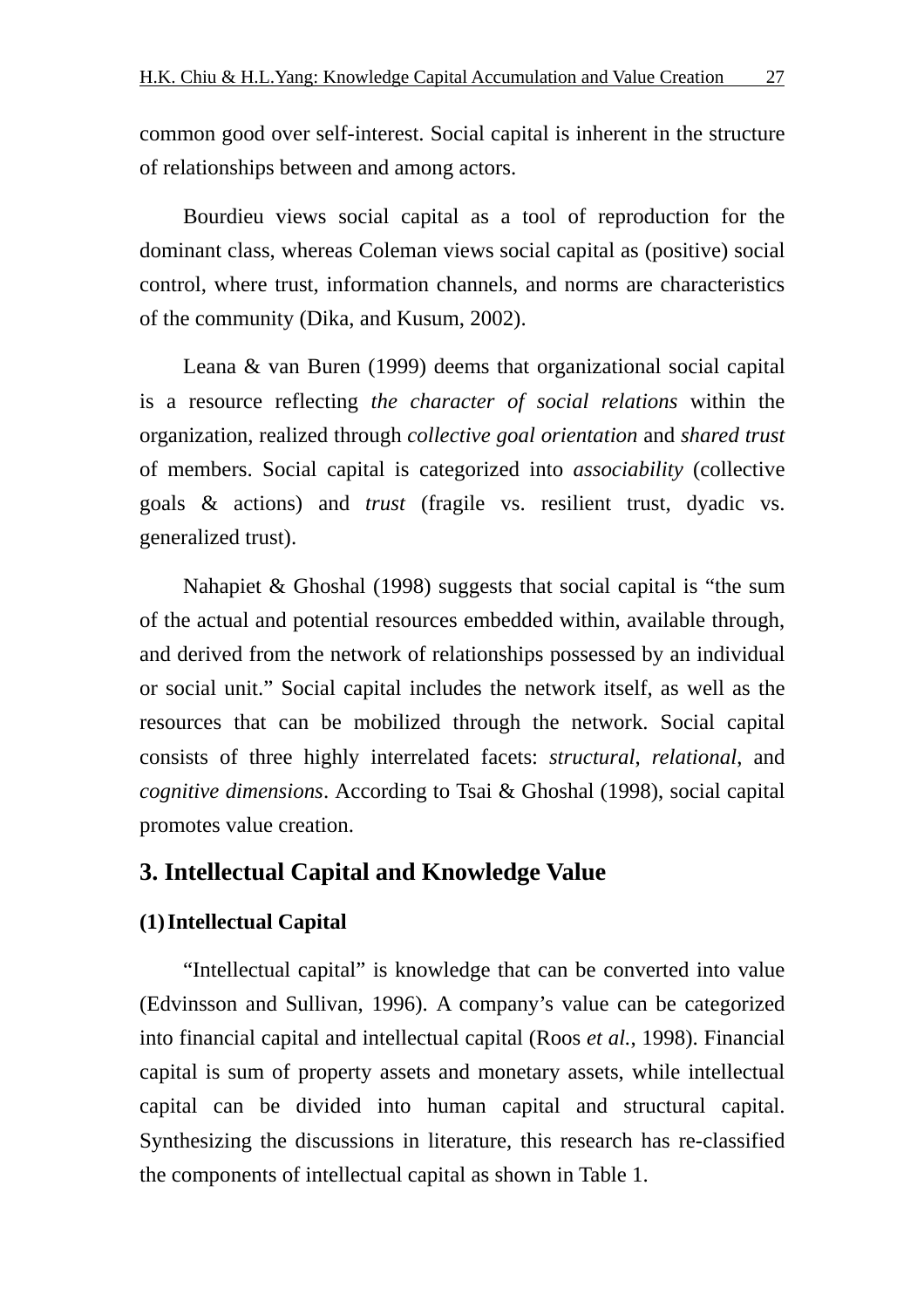### Table 1: The Components of Intellectual Capital

- (2) Work attitudes including value created by the behavior of employees at work, which is affected by the employees' motivations, behavior and character
- (3) Agile responsiveness: innovative ability, imitative ability, adaptive ability, and integrative ability

### **Structural Capital**

(1)Procedural capital: business process and production management (e.g., quality control) program

(2)Innovation capital:

- Infrastructure (including tangible system used to communicate and store intellectual materials, organizational structure, and intellectual property rights)
- Organizational innovative culture
- $\bullet$  Renewal and development value the intangible part of any object, and anything that can be used to create value in the future through improving financial capital or intellectual capital.

(3)External relationships: relationships with clients, suppliers of raw materials, business affiliates, shareholders, and other investors

Source: Adapted from Roos *et al.* (1998) and Edvinsson & Malone (1997)

### **(2)Knowledge Value**

The logic of organizational strategies should be founded on value, and be driven by the needs of consumers (Wu, 1998). The sources of knowledge value include (a) diversified combinative product inventions, (b) various value-added innovative activities, (c) value chain restructuring, (d) embedded or developed tacit knowledge, (e) integration of existing knowledge to develop unique acumen (Wu, 1998; Zack, 1999). The characteristics of knowledge value consist of (a) uniqueness and difficulty to imitate, (b) difficulty to purchase ready-to-use knowledge from the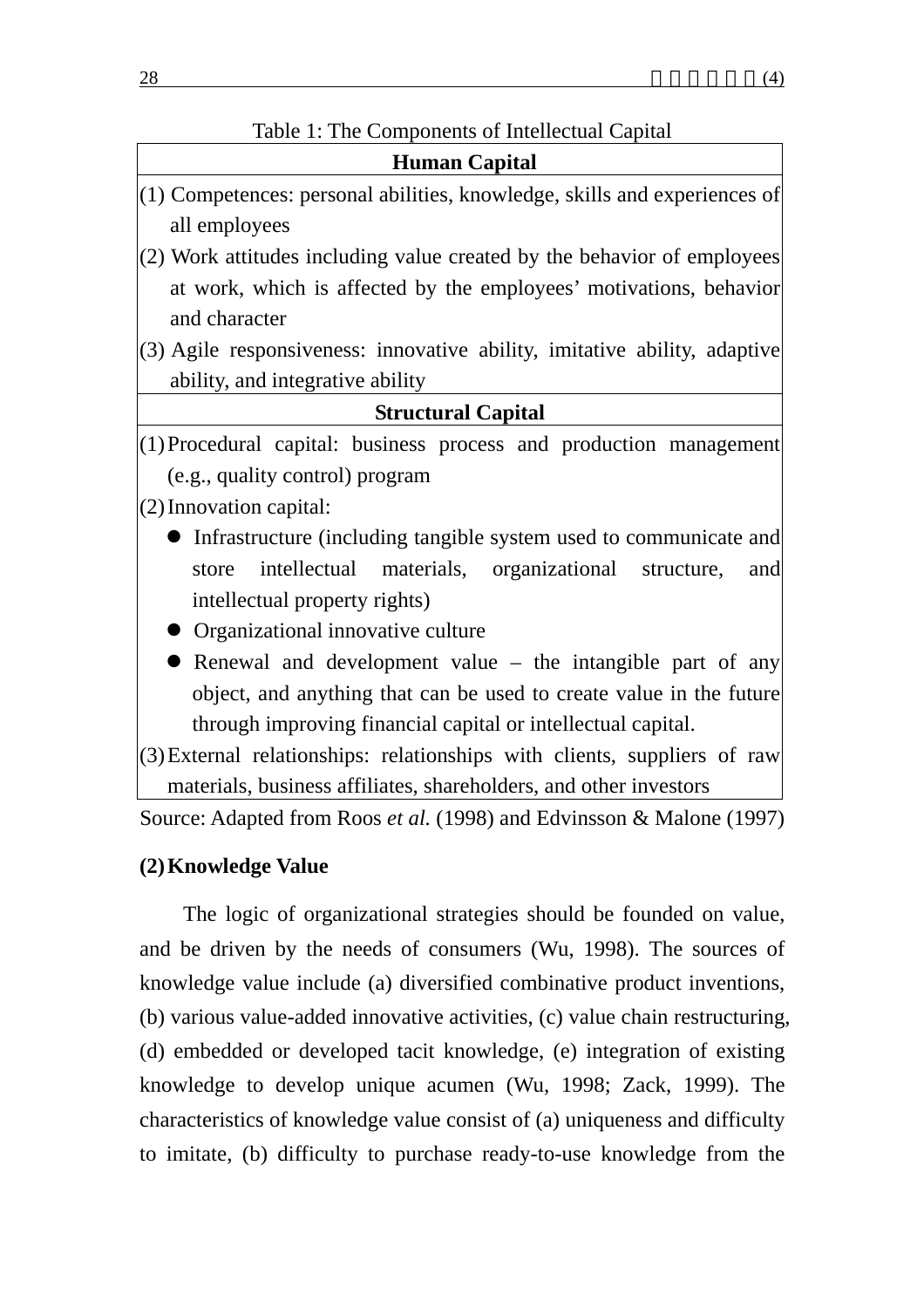marketplace, (c) much time consumption for competitors to acquire similar experiences, (d) certain limits for competitors to accelerate learning by increasing investment (Miller & Shamsie, 1996; Teece, 1998; Wu, 1998; Zack, 1999). By exploiting the characteristics of knowledge value, an organization can get some competitive advantages. According to Edvinsson and Sullivan (1996), there are several major sources of value for knowledge firms: innovations created by human capital, innovations coupled with structural business assets, and the firm's ability to leverage the intellectual property of other companies. This research has further categorized knowledge value as in Table 2.

| <b>Types</b>    | <b>Examples</b>                                                         |
|-----------------|-------------------------------------------------------------------------|
| Business value  | Brands, products, processes, services, intellectual                     |
|                 | property rights                                                         |
|                 | Customer value Customer relationships, contracts, database, information |
|                 | sources                                                                 |
| Employee and    | R&D capabilities, tacit understanding, growth                           |
| team value      |                                                                         |
| Organizational  | Plans, programs, processes, innovative culture                          |
| structure value |                                                                         |
| Alliance value  | External relationships, complementary resources                         |
|                 | acquisition, resource sharing, collaborative development                |
|                 | capabilities, synergy                                                   |

Table 2: Types and Some Examples of Knowledge Value

# **III. Conceptual Model and Propositions for Knowledge Value Creation**

Based on learning theory (e.g. learning strategy, modes, types, and process, and system levels), relationship network theory (e.g. resource control, interdependence and complementation, and ecology, and social capital theory) and from the view of intellectual capital, which are discussed in the above literature review, a conceptual model of creating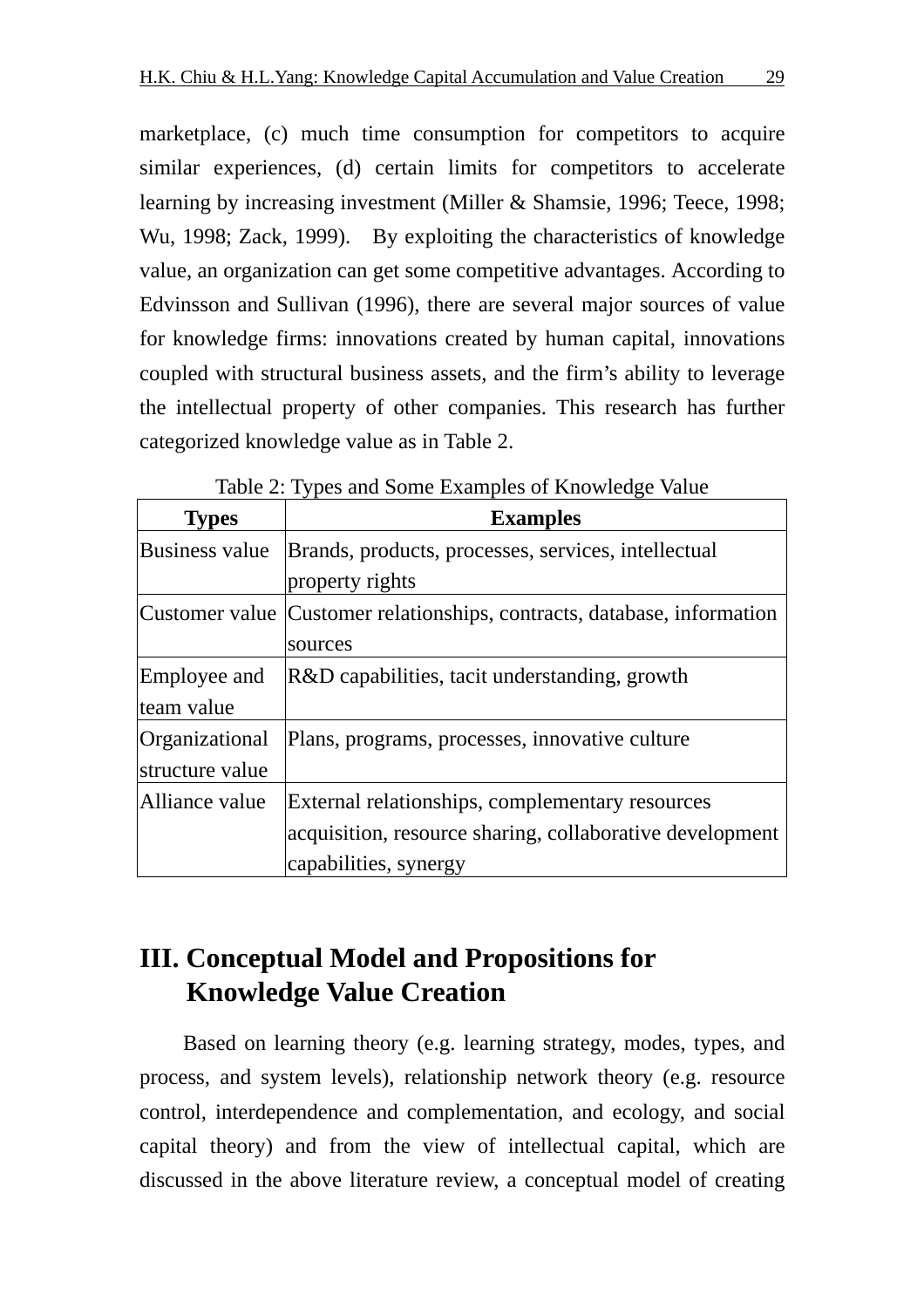knowledge value is proposed as shown in Figure 1. At the beginning, the structures of relationship networks will be explained, since it will be more specified than the past literature. After that, the propositions regarding the relationships among learning activities, collaborative networks, and knowledge value creation will be discussed.



Figure 1: A Conceptual Model of Knowledge Value Creation

### **1. Structures of Relationship Networks**

The networks of relationships can be categorized into structured, semi-structured and unstructured according to their degrees of structures. As a network of relationships becomes more tacit, its degree of articulation would decrease and then it would tend more unstructured. The relationships include internal and external interactions. Furthermore, as shown in Table 3, the former can be classified into interactions between two individuals, an individual and his (her) related team, an individual and the organization, two teams (or departments), one team (department) and the organization. The latter further includes alliances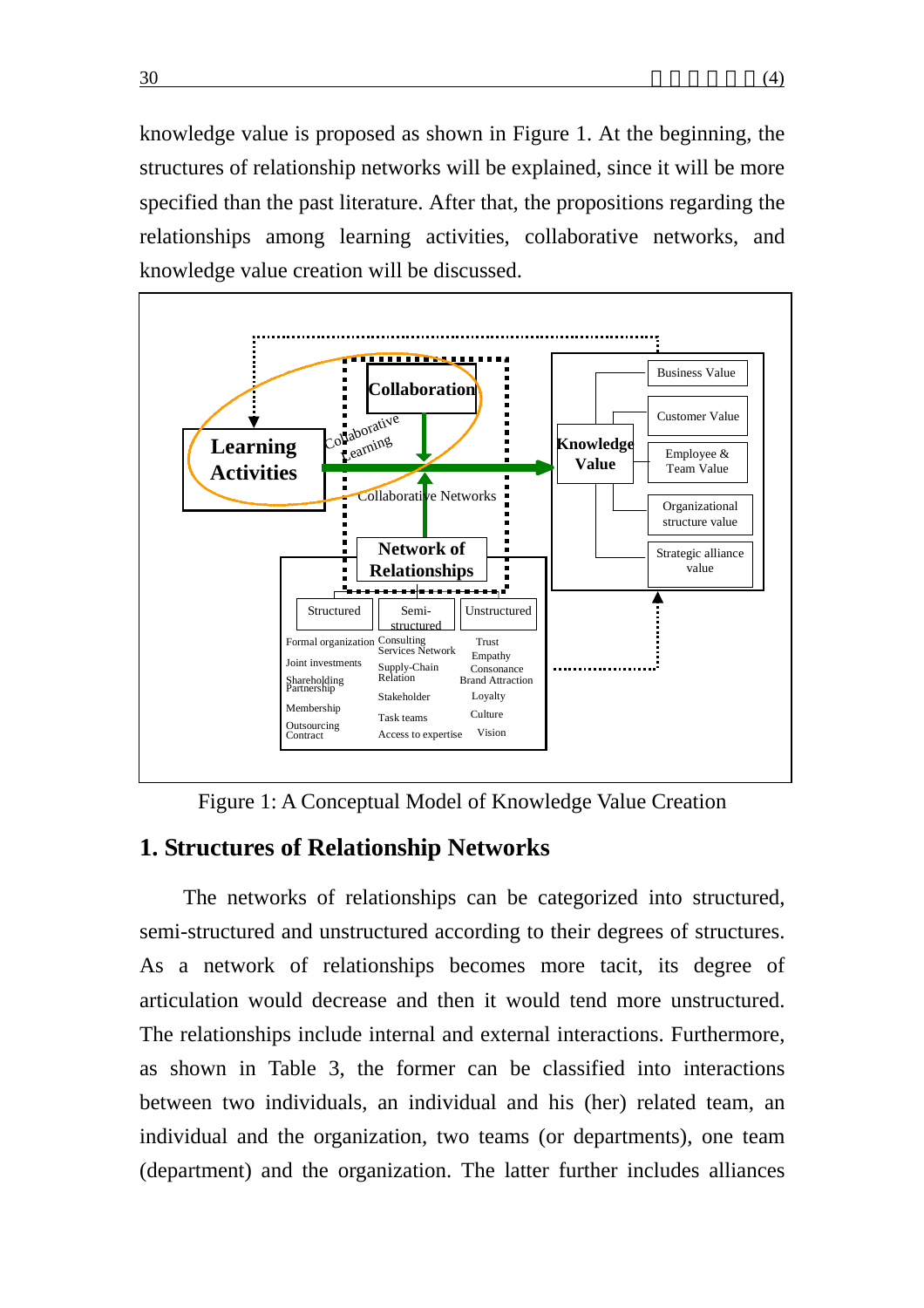among organizations, between the organization and external consultants, as well as the organization with customers.

A structured relationship is more likely to be a formal organization, or relationship governed by explicit rules or restrictions, such as articles of contracts or constitutions. There might be a codified common language as its medium of communication and sharing. An unstructured relationship is more likely to be an informal organization or a relationship through long-term interpersonal interactions. Most of its constraining rules are implicit, or could come from some intangible forces, such as shared visions, trust, mutual recognition or understanding.

In fact, the varieties of relationships come from combinations of some restrictive and attractive forces. In some cases, a relationship may be dynamically created because one party is given some powers or the other party is forced to do something. In other situations, there may be a certain magnetic, attractive guiding force driving someone to do voluntarily. The former can be explained by power-politic and coercion theory, while the latter is related to social exchange theory and trust theory. In respect of trust theory, according to Jone and George (1998), trust may be conditional or unconditional. They indicated that development of such special abilities (kind of tacit knowledge) depends on unconditional trust between individuals. Only unconditional trust will promote high-level interpersonal collaborative and effective relationships.

| Table 5: Structures of Relationship Networks    |                                |                     |                     |
|-------------------------------------------------|--------------------------------|---------------------|---------------------|
| <b>Network Structure (Internal Interaction)</b> |                                |                     |                     |
| <b>Involved</b>                                 |                                | Semi-structured     | <b>Unstructured</b> |
| <b>Entities</b>                                 | <b>Structured Relationship</b> | <b>Relationship</b> | <b>Relationship</b> |

Table 3: Structures of Relationship Networks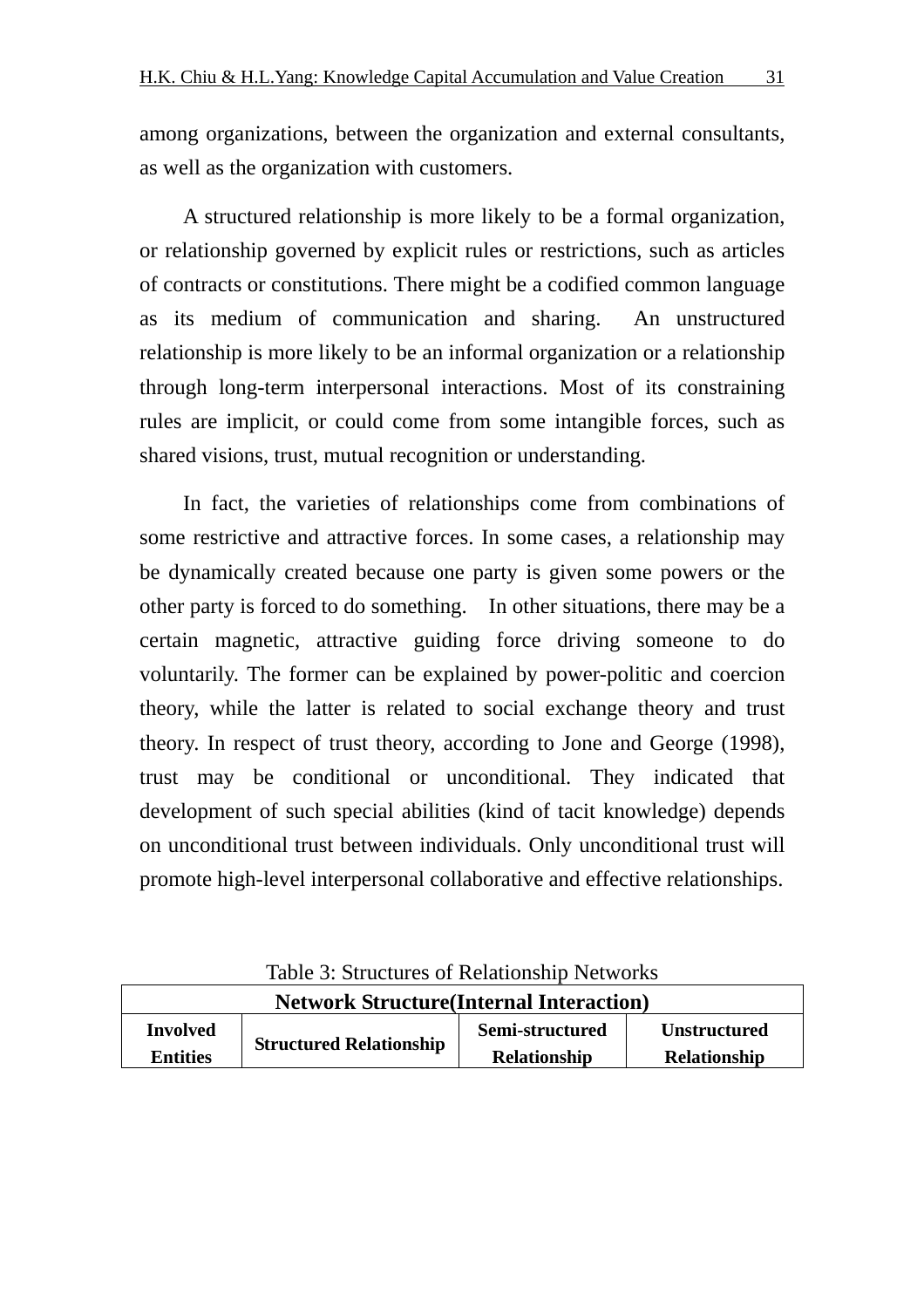| Individual &    | Formal organization                              | Irregular task teams, | Informal organizations   |
|-----------------|--------------------------------------------------|-----------------------|--------------------------|
| Individual,     | (regular project teams,                          | relationship with     | (occasional task teams   |
| Individual &    | organizational superiors &                       | colleagues from past  | for special events,      |
| Team,           | subordinates, master &                           | projects or prior to  | temporary master &       |
| Individual &    | trainee), formal agreements                      | transfers, master &   | trainee relationship,    |
| Organization    | between individual &                             | trainee relationship  | family & friends         |
|                 | organization (contracts,                         | (for special duties), | relationships),          |
|                 | professional rules,                              | irregular meetings    | obedience to experts,    |
|                 | confidentiality agreements),                     |                       | mutual trust, empathy,   |
|                 | quality control systems,                         |                       | personal loyalty to      |
|                 | regular meetings, employee                       |                       | organization, personal   |
|                 | shares                                           |                       | identification with      |
|                 |                                                  |                       | organization,            |
|                 |                                                  |                       | enterprise culture, etc. |
| Team & Team     | Regular committees as                            | Special commitees,    | Committees for           |
|                 | (Department $\&$ communication channels          | communication         | special events, mutual   |
| Department)     |                                                  | between contact       | trust, empathy,          |
| Team            |                                                  | persons or mediators  | enterprise culture, etc. |
| (Department)    |                                                  |                       |                          |
| & Organization  |                                                  |                       |                          |
|                 | <b>Network Structure (External Interactions)</b> |                       |                          |
|                 |                                                  |                       |                          |
| <b>Involved</b> |                                                  | Semi-structured       | <b>Unstructured</b>      |
| <b>Entities</b> | <b>Structured Relationship</b>                   | Relationship          | Relationship             |
| Alliance        | Shareholding partnerships,                       | Non-express           | Mutual or tacit          |
| among           | exclusive & general                              | contractual           | understanding between    |
| Organizations,  | cooperation agreements,                          | relationship of       | organizations            |
|                 | Organization $&$ complementary resources         | channels (supply      |                          |
| External        | between subsidiaries,                            | chain, distribution   |                          |
| Consultants     | relationship with parent                         | chain), stakeholder   |                          |
|                 | company after merger &                           | relationships,        |                          |
|                 | acquisition, joint                               | communication         |                          |
|                 | investments, out-sourcing                        | channels with         |                          |
|                 | relationships                                    | external experts      |                          |
|                 | Organization $&$ Customer procurement            | Responsible           | Brand attraction,        |
| Customers       | contracts, maintenance                           | customer services,    | customer trust,          |
|                 | agreements, membership                           | customer inquiry      | customer loyalty         |
|                 | systems, customer shares                         | services, customer    |                          |
|                 |                                                  | product maintenance   |                          |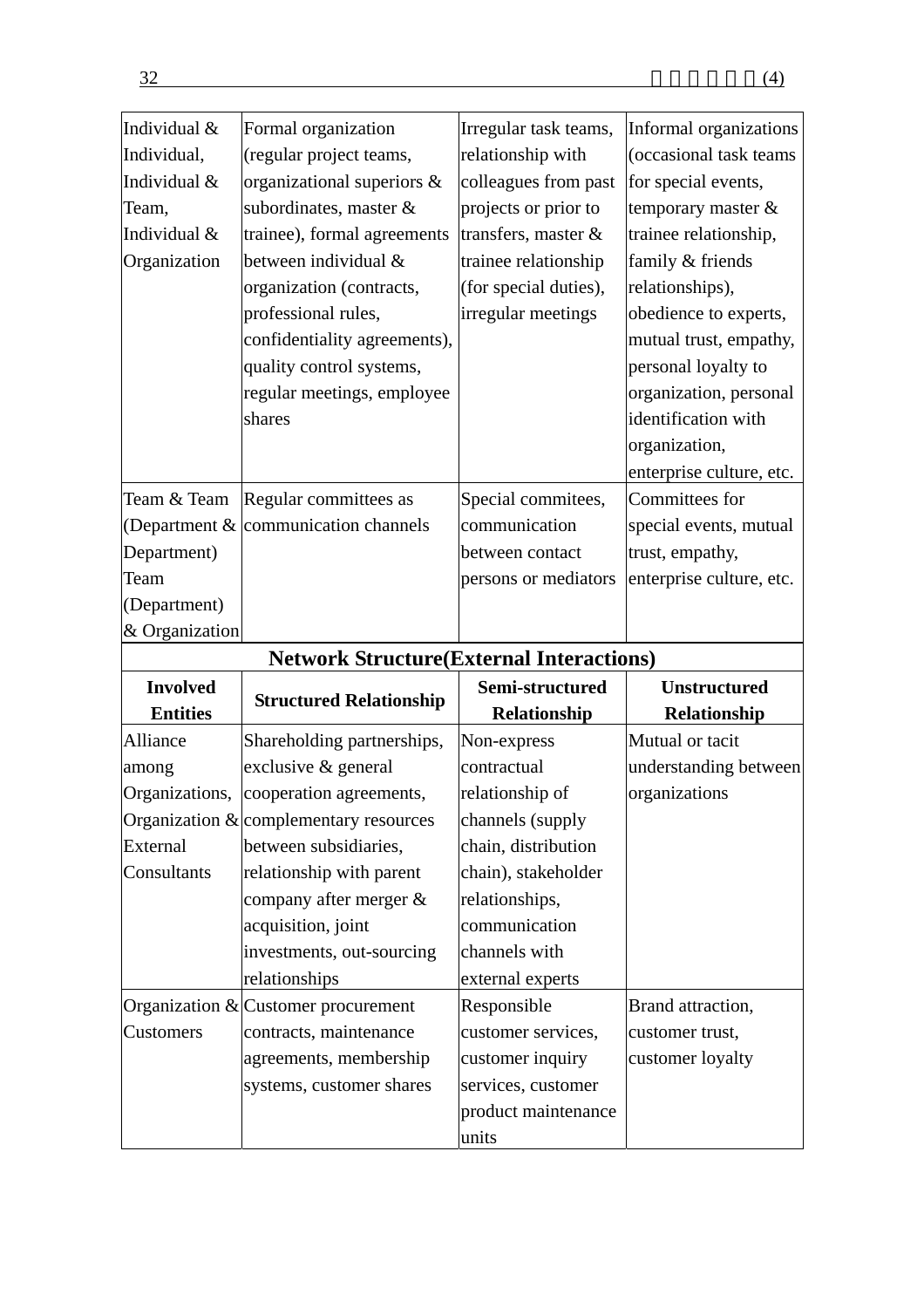# **2. Relationships among Learning Activities, Collaborative Networks, and Knowledge Value Creation**

### **(1) Effect of Learning Activities on Knowledge Value Creation**

According to Nonaka and Takeuchi (1995), when the learning effects have been internalized to become an individual's foundation of tacit knowledge through socialization, externalization and combination, learning activities can create a valuable asset, i.e., the accumulation of human capital. When a majority of members within an organization utilize the same tacit mental model, this knowledge would become a part of organizational culture, which is part of the structurral capital within intellectual capital. Further, the style of learning activity will result in differences in enterprise performance. According to the study of Yeung *et al.* (1999), the learning styles of 3M and HP are "experimentation". 3M has continued to produce new products, and sell an average of 600 new products a year. The learning styles of Mckinsey and Anderson Consulting are "competence acquirement". The acquisition of new skills is the main driving force behind their growth, and they also make profits by selling intellectual capital. The learning style of TSMC has been "continuous improvement" since it continuously sought to improve its manufacturing processes. TSMC increases its production capacity for semi-conductors and strives to be cheaper, better and faster than other leading competitors. The study of Yeung *et al.* (1999) also indicated that "benchmarking" style firms not only failed to improve performance, but also experienced substantial barriers to learning. According to their explanations, if an enterprise fails to place importance on innovation, while it might be cost effective to replicate the methods of other companies, it would be difficult to absorb the methods successfully. Benchmarking learning is rarely successful if it is adopted alone. In addition, according to the "Top 100 of e-Value Survey" (conducted by the "eWorld" magazine through a panel of experts), not only does TSMC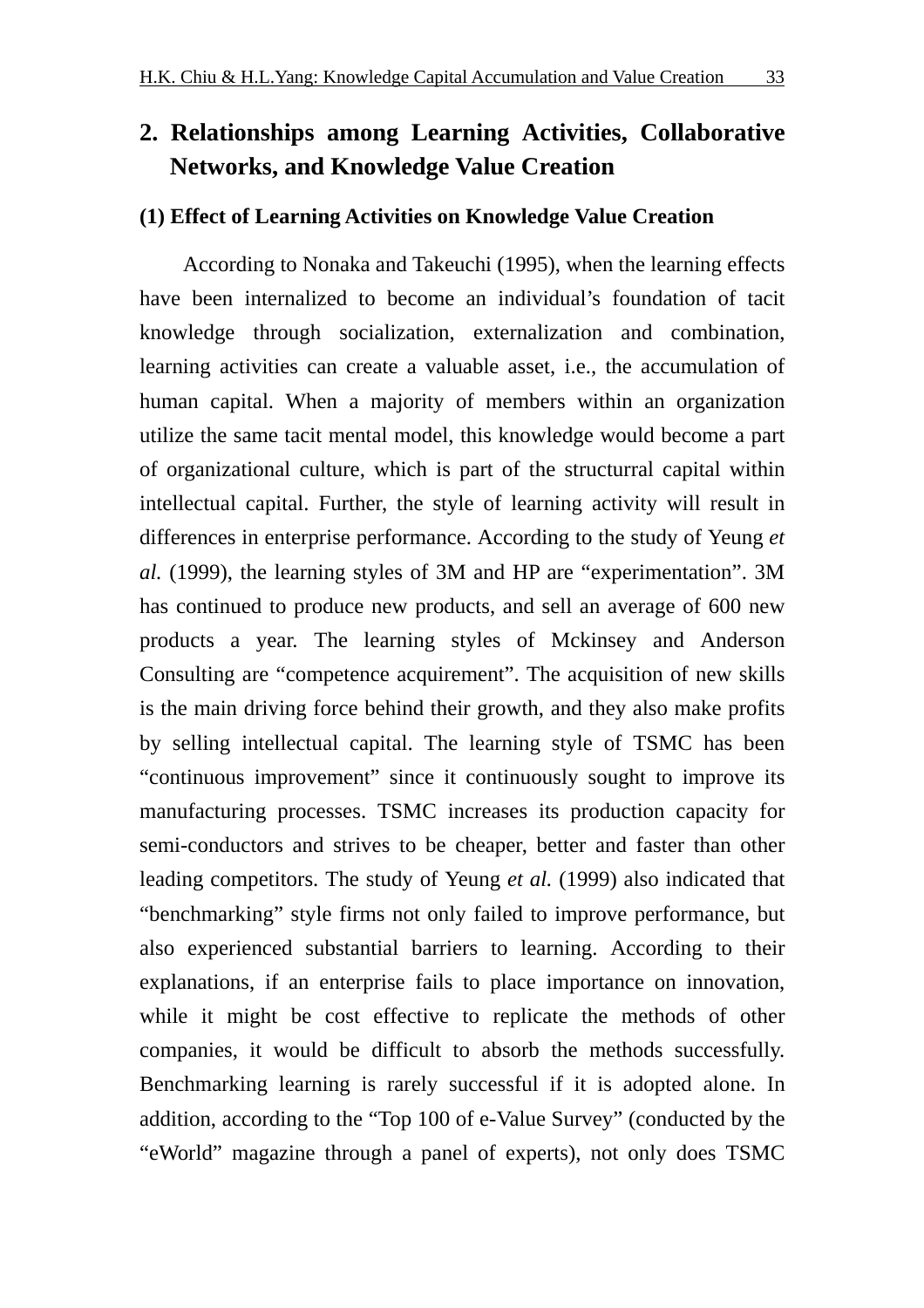rank first amongst the 2000 major Taiwanese enterprises being assessed, it also ranks first in the categories of internal operations, external relationships, and leadership styles. Therefore, we state:

*Proposition 1: The more learning activities (such as exploration, exploitation, or innovation) a firm is engaged in, the more intellectual capital and higher knowledge value can be created.* 

#### **(2) Reciprocity between Collaboration and Relationship Networks**

The establishment of an affiliated relationship does not guarantee success. However, if there have been pleasant collaboration experiences, then the organization will possess the ability to overcome new and unfamiliar circumstances, and so to maintain subsequent relationships. Problems owing to the complexity of knowledge, cultural or organizational differences will be reduced, because the moderating effect of collaboration will reduce the possible "ambiguity" of knowledge. Such an effect will be also beneficial to knowledge transfer between organizations and future maintenance of the relationship networks (Lei and Slocum, 1992; Powell *et al.*, 1996; Simonin, 1999).

Collaboration and partnership can be considered as tools of organizational learning. According to Teece, Piscano and Shuen (1997), learning is by nature a collaborative and social concept. Except for learning by imitation (such as in teacher & student, or master & trainee relationships), organizations should also learn by jointly pursuing the understanding of complex problems.

Thus, we postulate:

*Proposition 2: The reciprocity between collaboration and relationship networks exists, i.e., collaboration promotes greater closeness in relationship networks, and the existence of a relationship network will be beneficial to collaboration.* 

#### **(3) Effect of Relationship Networks on Knowledge Value Creation**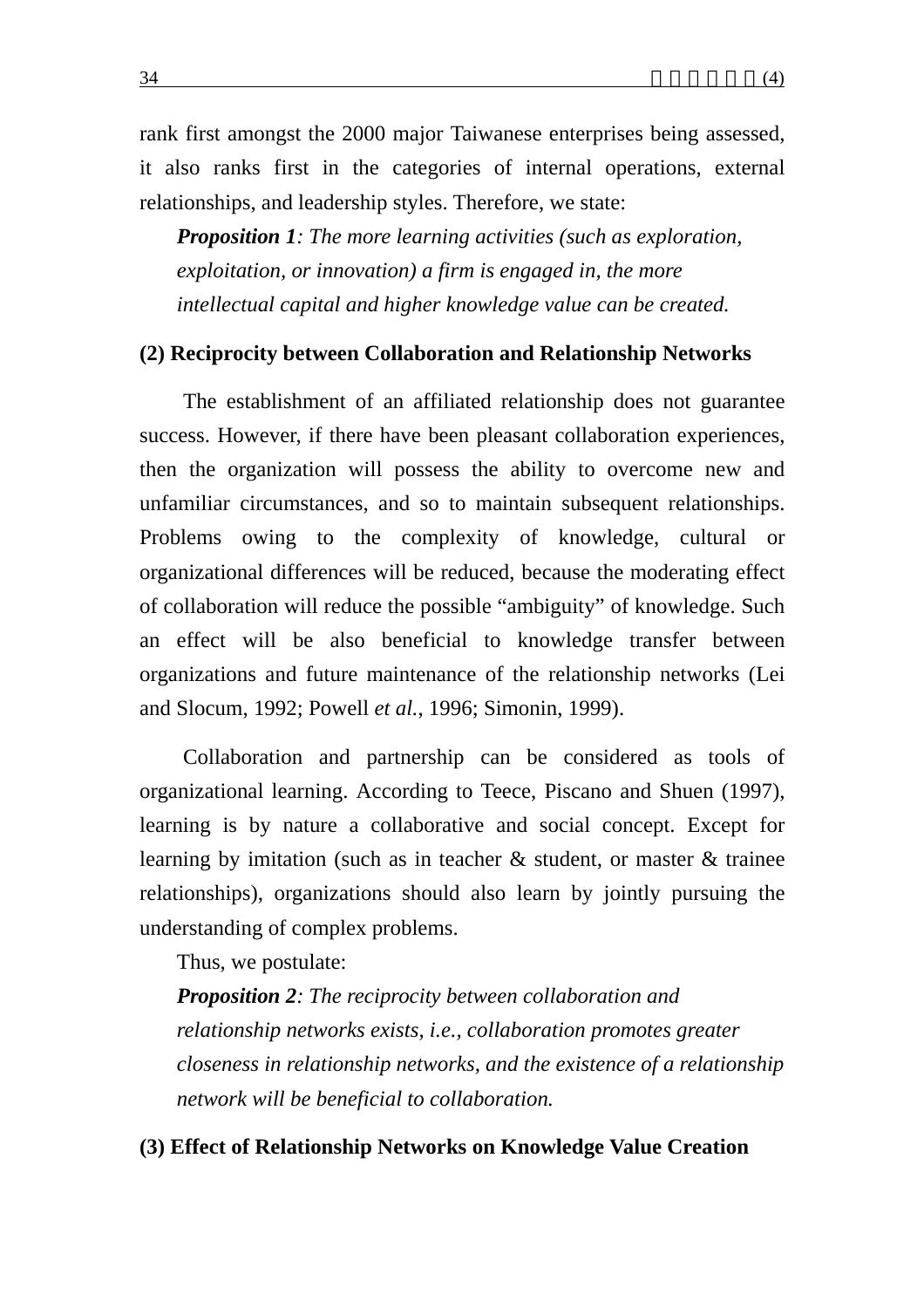The influences of a relationship network on the creation of knowledge value may be positive or negative as shown in Table 4. Many advantages are generated from relationship networks, although there are several disadvantages brought by relationship networks. To reduce possible disadvantages (including the conflicts of interest and the public infringement of private guanxi), as Dierkes *et al.* (2001) and Nonaka *et al.*(2001) suggest, an organization needs a shared vision that orients the entire organization to its target knowledge and wins spontaneous commitment by the individuals and groups involved in knowledge creation. Nonaka *et al.*(2001:505) points out that top management have to articulate the vision of target knowledge and communicate it throughout and beyond the company.

| <b>Within Organization</b>          |                                        |  |
|-------------------------------------|----------------------------------------|--|
| <b>Pros (positive)</b>              | <b>Cons</b> (negative)                 |  |
| Self-organization and               | Inertia hindering organizational       |  |
| reinforcement with positive         | restructuring, e.g. conservative norms |  |
| feedback                            | (Coleman, 1990)                        |  |
| Trust relationship is beneficial    | Produces common blind spots, such      |  |
| to risk acceptance                  | as "group-thinking" (Janis, 1982)      |  |
| Promoting development of            | Costs of maintaining relationships     |  |
| intellectual capital (Coleman,      | (Leana and van Buren, 1999)            |  |
| 1990)                               | - Efforts on absorbing new members     |  |
| Leveraging knowledge                | into organizational norms and value    |  |
| effectiveness                       | system                                 |  |
| - More willing to share knowledge   | - Input by old members, such as spent  |  |
| - Complement each other             | time, resource waste and other         |  |
| - Collaboration                     | opportunity costs                      |  |
| Stable employment and an            | Burden of interpersonal                |  |
| interactive relationship between    | relationships                          |  |
| workers and managers are            | The ethical issue of business          |  |
| beneficial to achieving high levels | guanxi: Some people ruthlessly use     |  |

**Table 4: Influences of a Relationship Network on Creation of Knowledge Value**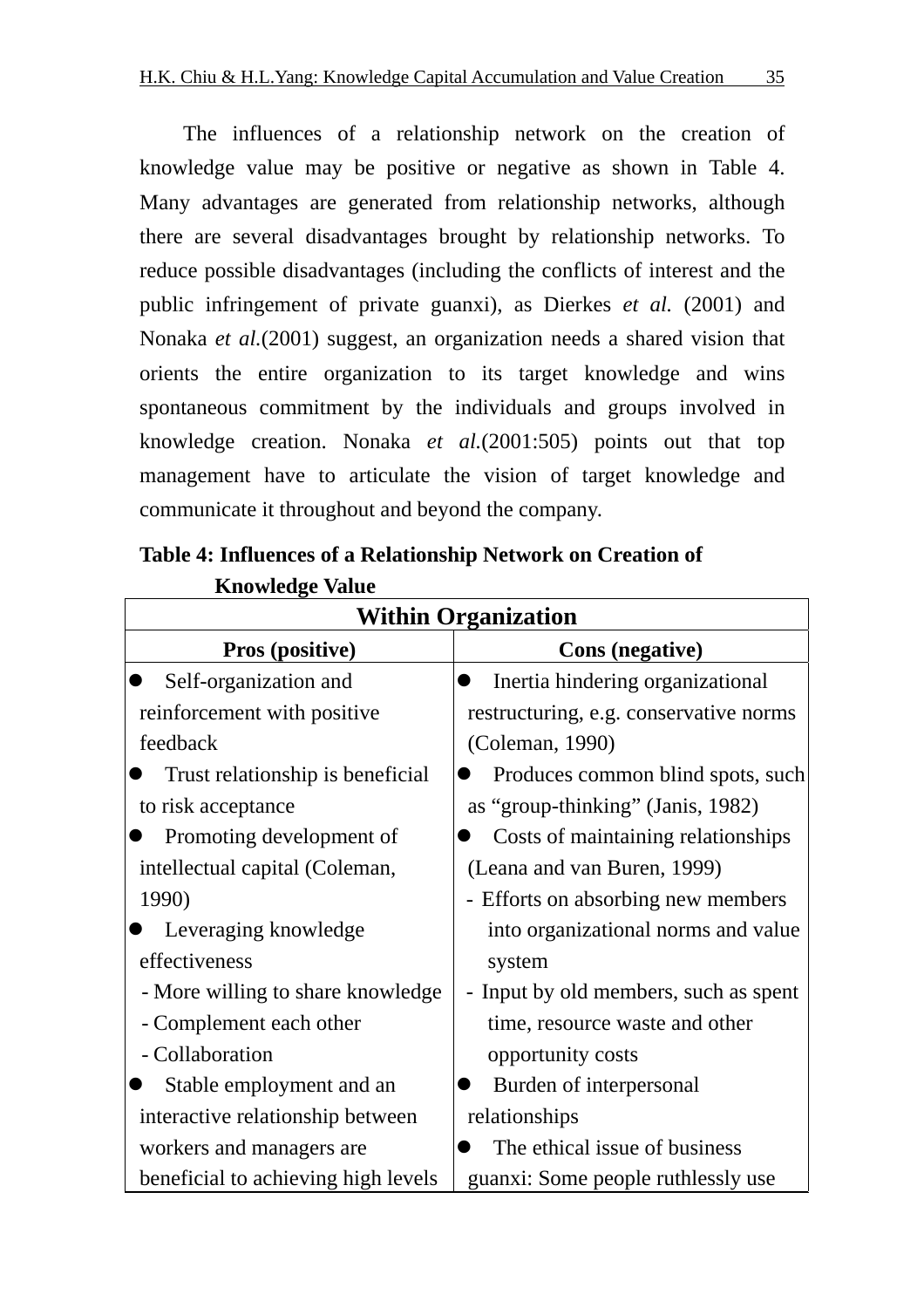| of performance (Levine and Tyson,   | guanxi in their pursuit of personal     |  |
|-------------------------------------|-----------------------------------------|--|
| 1990)                               | gains, causing egregious or invisible   |  |
| Explicit collaboration, trust and   | long-term permanent damage to the       |  |
| coordination building through the   | society (Fan, 2002)                     |  |
| experience of working together will | Formation of organizational             |  |
| be beneficial to achieving high     | reaction forces                         |  |
| levels of performance (Pil and      | - E.g., cohesion of cliques is greater  |  |
| MacDuffie, 1996)                    | than commitment to the whole            |  |
| Unstructured relationships (such    | organization                            |  |
| as positive interpersonal, informal | The goals of the unstructured           |  |
| interactions) are beneficial to     | relationship networks conflict with the |  |
| compensating for the gaps in        | goals of the structured relationship    |  |
| structured relationships (such as   | networks, which may result in           |  |
| formal contracts)                   | inconsistent actions and dilution of    |  |
|                                     | organizational strength                 |  |
| <b>Between Organizations</b>        |                                         |  |
|                                     |                                         |  |
| <b>Pros (positive)</b>              | <b>Cons</b> (negative)                  |  |
| <b>Collaboration reduces</b>        | Costs of maintaining relationships –    |  |
| ambiguity in knowledge transfer     | combination and maintenance of          |  |
| Resource complementary,             | diverse cultures                        |  |
| acquisition of capabilities         | Risk of losing the advantage from       |  |
| Risk sharing in collaborative       | unique technology. A monopolist must    |  |
| R&D                                 | adopt unbalanced strategies to          |  |
| Moving from organizational          | incorporate weaker parties into its     |  |
| learning to learning economy,       | forces, otherwise it would risk losing  |  |
| mutual growth through positive      | the advantage                           |  |
| inter-organizational interactions   | Upon completion of a project, nodes     |  |
| Flexible network structure,         | of the related knowledge network        |  |
| flexible acquisition of required    | would disappear. Unless properly        |  |
| resources                           | maintained and recorded, knowledge      |  |

The unstructured relationships, as shown in table 3, created by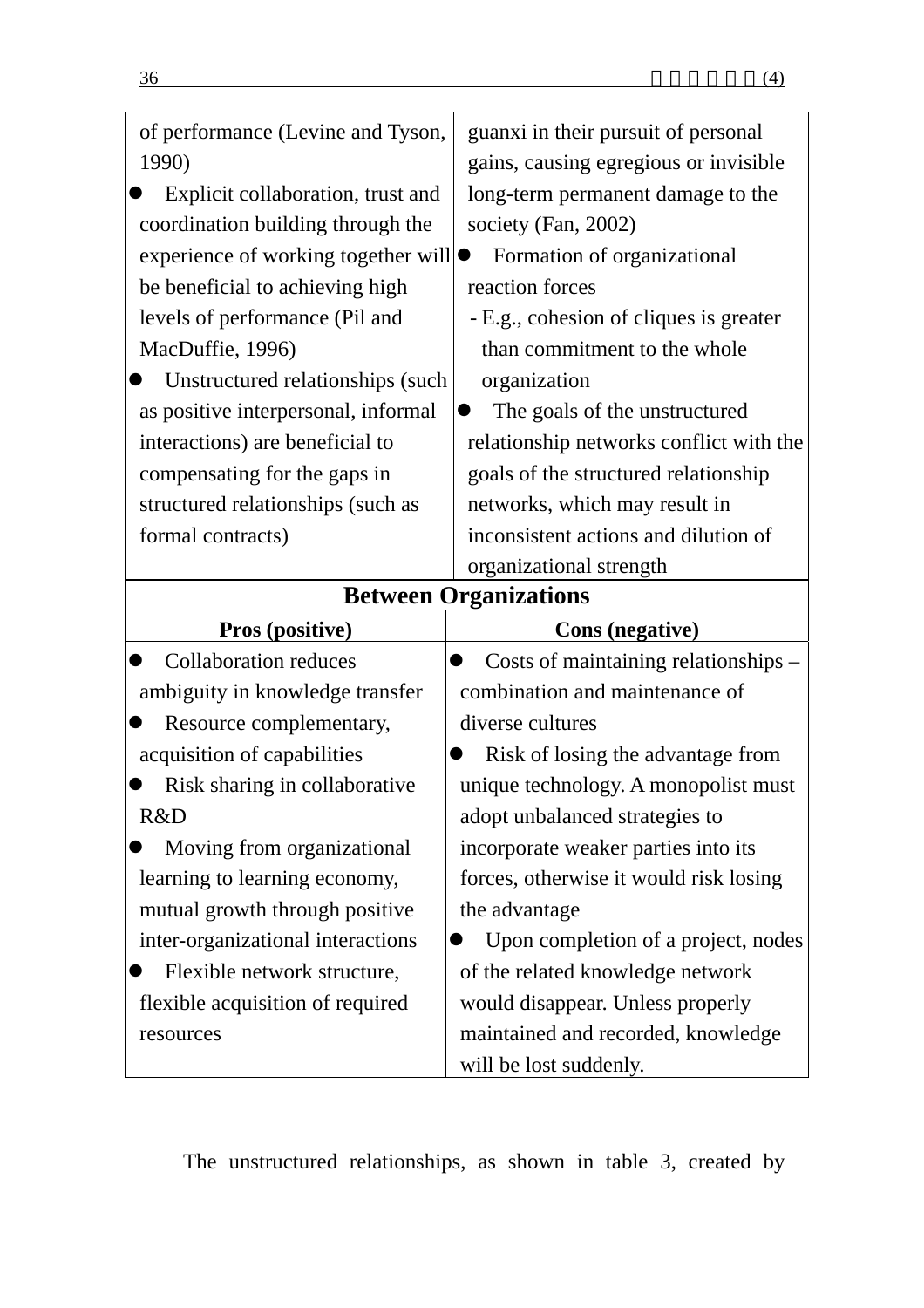intangible centripetal forces towards the organization, such as trust, culture, vision, commitment, and mutual and tacit understandings, are frequently the keys to the successful creation of knowledge value. The complementary interrelations among unstructured, semi-structured and structured relationships could enhance the quality of the relationships, so as to create a positive environment for innovation. For instance, in Chaparral Steel there is a culture of high sharing that has helped to remove many vertical and horizontal obstacles, and production workers are free share their views in any problem situation (Leonard-Barton, 1992, 1995).

With the Internet development, there will be a change in an individual's feeling of belonging towards a company. A manager must change his/her management attitude with a more open mind, and the key to business success is to create a "consonance" culture (Morita and Takanashi, 2000). Therefore, in order to enhance employees' capabilities effectively, the prerequisite is not only that top management must indicate the proper business vision, but also that the vision must be recognized and trusted by all company employees. Furthermore, as Tushman and O'Reilly (1997) stated, a vision accepts all conflicts. Innovative management is related to management of conflicts; while maintaining consistency and control, it also allows variances and learning on the job. High-level managers should resolve all conflicts and should appropriately utilize the tension and compromising effects caused by the simultaneous manipulation of multiple capabilities. Only through a clear vision is it possible to mediate between the several conflicts, and to manage the "innovative streams" in advance.

The quality of network members influences the quality of the relationship networks. The formation of a flexible and strong collaborative network by selecting the right partners at the right times, together with the reconciliation of intra-organizational and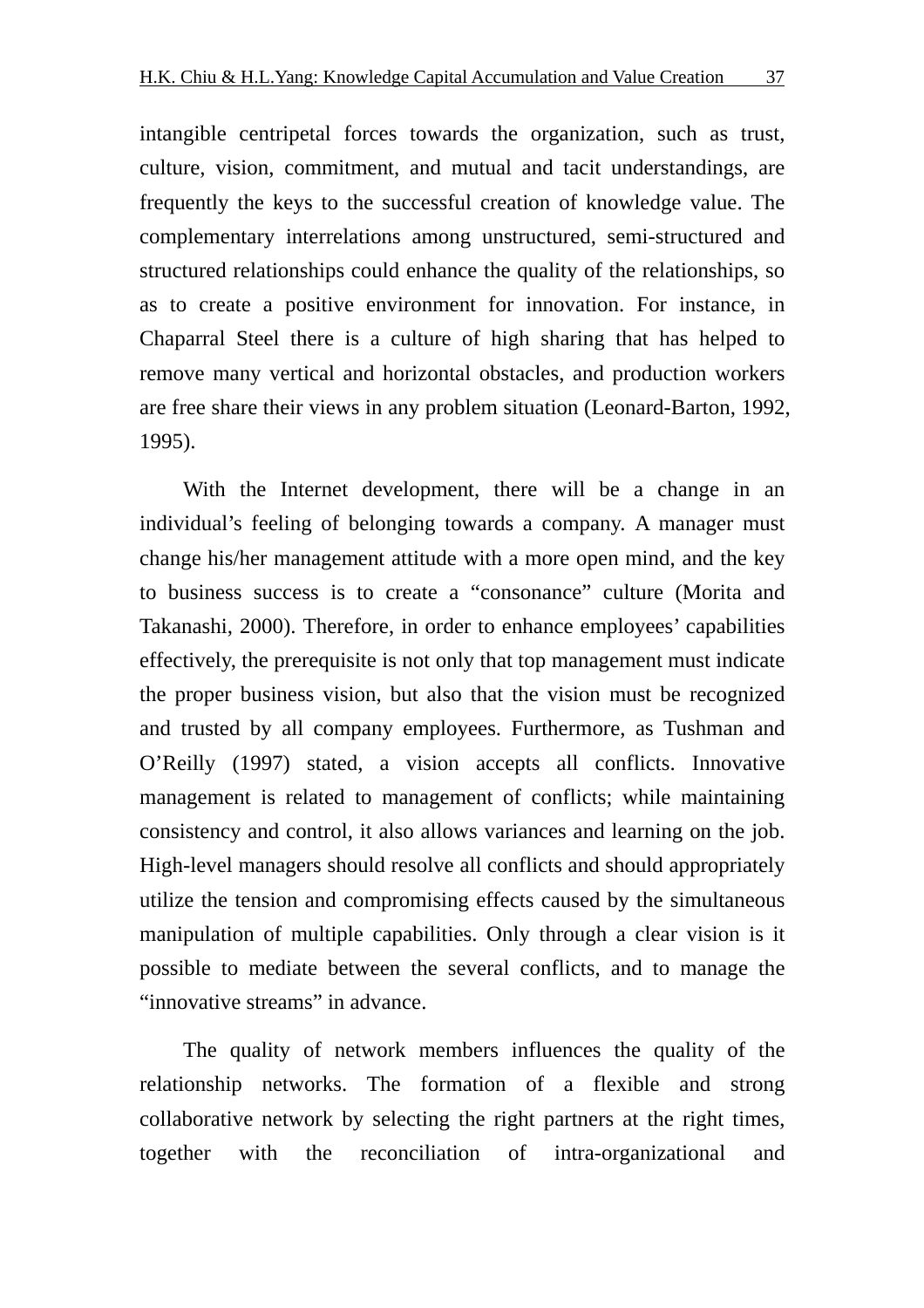inter-organizational structured, semi-structured and unstructured relationships, will be the key to create knowledge value. In addition, when balancing the relationship between an individual and the organization, development of organizational capital should be focused on management of relationships within internal organization and among external organizations, rather than emphasizing on the reduction of costs (Wu, 1998; Leana and van Buren, 1999).

After above discussions, we state:

*Proposition 3: The more relationship networks that help in facilitating the acquisition and transfer of new knowledge, the more intellectual capital and higher knowledge value can be created.* 

### **(4) Effect of Collaborative Networks on Knowledge Value Creation**

Wu (1998) stated that collaboration is a voluntarily induced long-term relationship of interdependence. It involves compromise of self-interests and mutual benefits. By devoting resources to each own specialized area under a balanced and interdependent relationship, the network would bring greater benefits to all parties. Collaboration would lead to a win-win situation in the pursuit of individual and organizational goals. According to Suomi and Pekkola (1999), assuming rational market mechanisms, a comparison of competitive and collaborative behaviors is given in Table 5.

|             | <b>Competitive Behaviors</b> | <b>Collaborative Behaviors</b> |
|-------------|------------------------------|--------------------------------|
| Principal   | • Zero-sum game              | • Non-zero-sum game,           |
| Emphasis    | Winning in the               | pursues win-win situation      |
|             | marketplace                  | for individual and             |
|             | Conflicts                    | organization                   |
|             |                              | • Complexity of relationship   |
|             |                              | • Harmony between the          |
|             |                              | parties                        |
| Non-princip | • Collaboration              | Competition                    |

#### Table 5: Comparison of Competitive and Collaborative Behaviors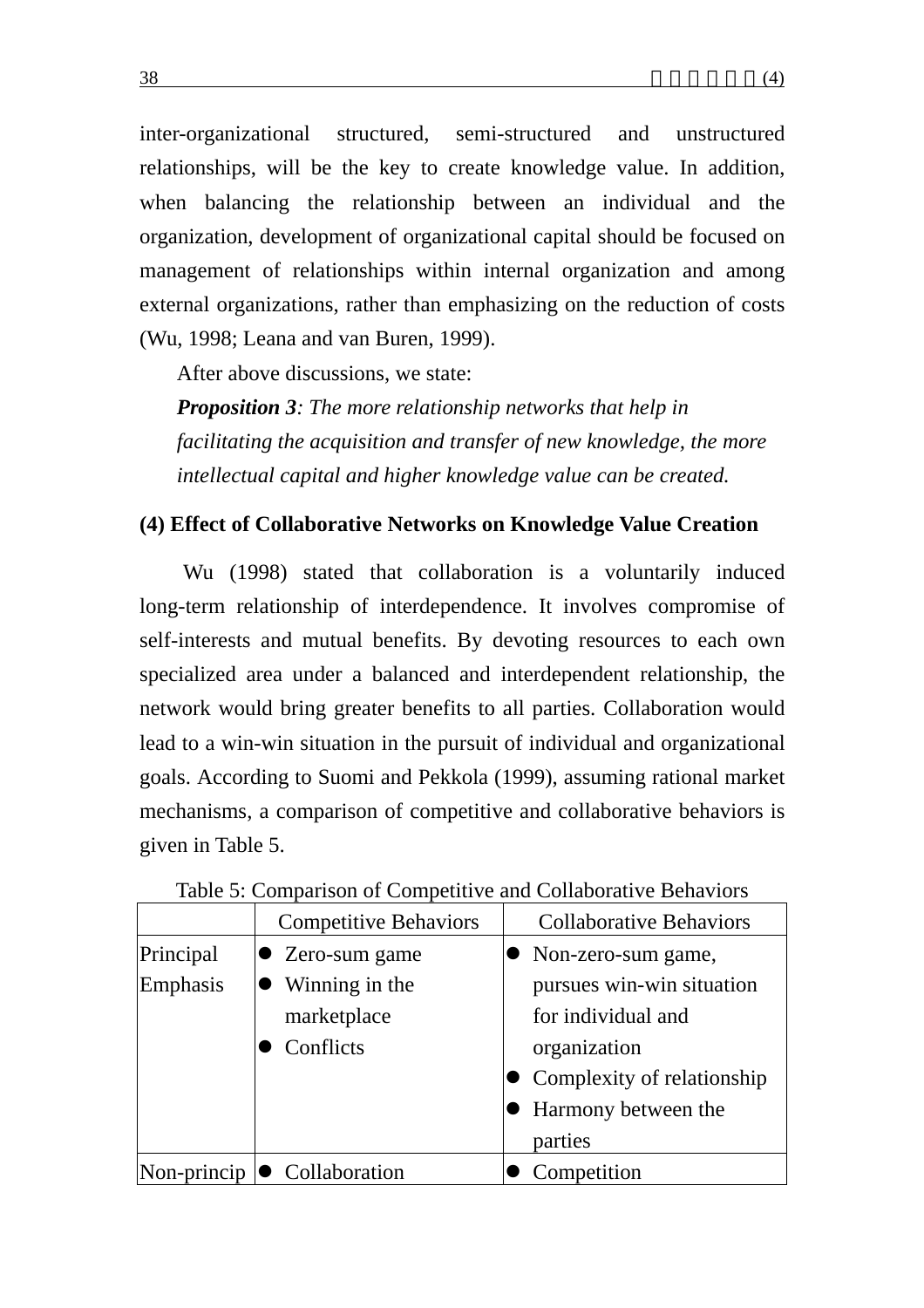| al Emphasis | $\bullet$ Complexity of  | Winning or losing in the        |
|-------------|--------------------------|---------------------------------|
|             | relationship             | marketplace                     |
|             | Renewal and growth of    |                                 |
|             | living standards         |                                 |
| Role of     | Deciding who's winner    | Work undertaken by              |
| Competition |                          | collaboration, competition is a |
|             |                          | secondary driving force         |
| Role of     | • Developing competitive | • Develop continuous            |
| Information | advantage                | advantage for all members       |
| Technology  | Increase barriers to     | Reduce barriers to              |
|             | competition              | collaboration                   |

Source: Edited from Suomi and Pekkola (1999)

In collaborative networks, learning will create new knowledge by means of communication and conversation. According to Davenport and Prusak (1998), knowledge may be produced through informal networks of independent organizations. Giving sufficient time, these organizations may become more formal organizations. Social groups that come together because of common interests or relationships of interests will converse with each other through intermediaries, so as to share their professional knowledge and solve problems together. When members in such a network have shared sufficient knowledge to ensure the effectiveness of communication and collaboration, continuing communication will often produce new knowledge.

Business success increasingly depends not only on improvements in efficiency, but more importantly on injecting concepts and knowledge into products and services themselves, so that these products and services can be developed quickly and commercially adopted (Nonaka and Takeuchi, 1995). The integration of new concepts and knowledge, so as to produce outstanding functionality and benefits, frequently requires the involvement of many different experts. It means traditional business practices must also be reformed. Therefore, there is a need for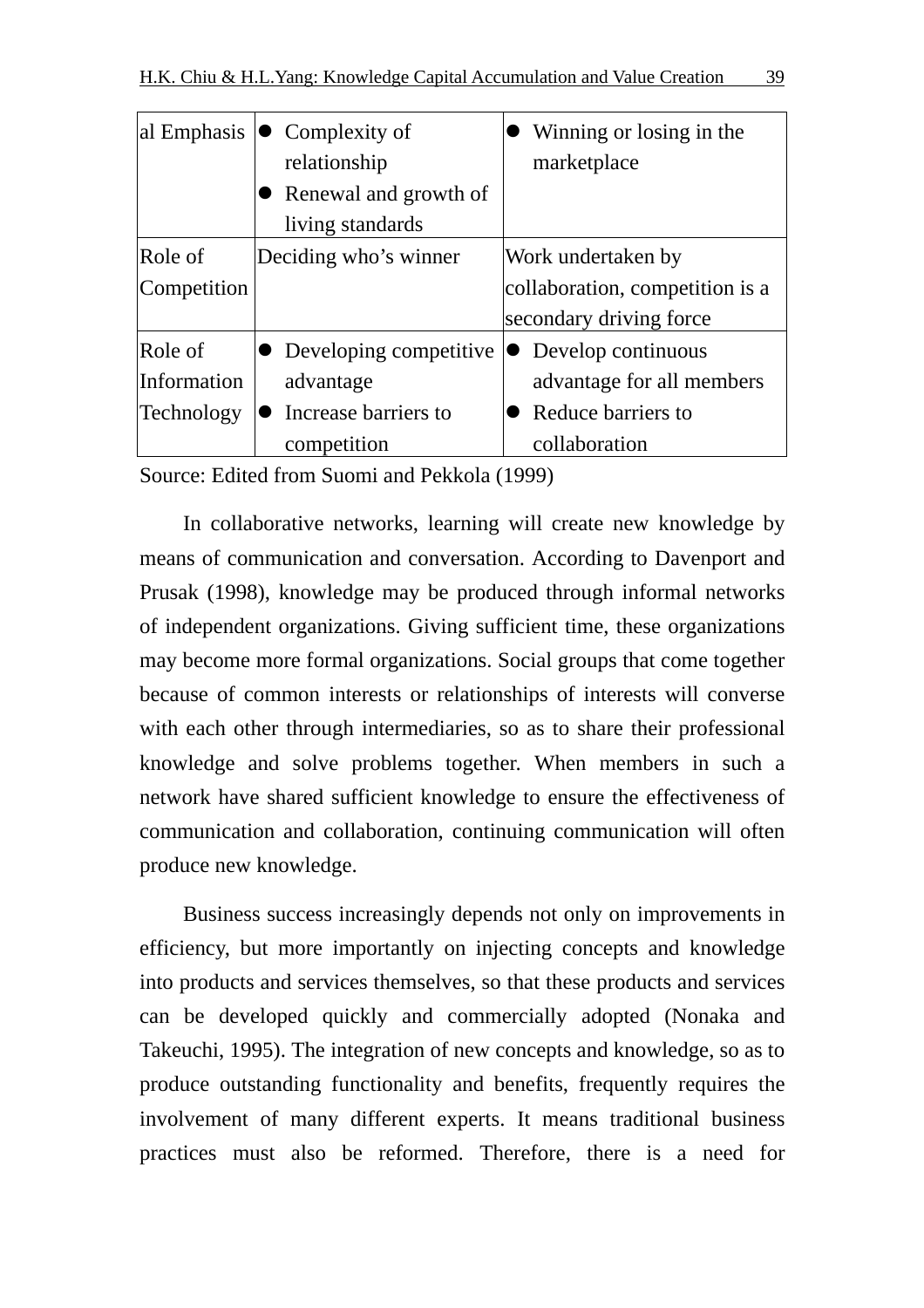cross-functional, or even cross-organizational collaboration (Hastings, 1993).

In order to manage the diverse combinations within a collaborative connection, and to accumulate capabilities to benefit each other from the interdependence, it is absolutely necessary to have cooperation experiences (Powell *et al.*, 1996). The lack or neglect of collaborative experiences is frequently criticized as the main causes of alliance problems and failures (Lei and Slocum, 1992). Evidence shows that past experiences will lead to the appearance of unique collaborative know-how, which consequently helps subsequent alliances achieve greater benefits (Simonin, 1999). Collaborative know-how would influence organizational abilities to adopt proper mechanisms of collecting, interpreting, or distributing information. According to the study of Simonin (1999), companies with greater levels of collaborative know-how are better able to cope with the barriers created by the complex nature of a technological capability spread across various organizational units and areas of expertise, and better able to overcome cultural and organizational differences with their partners. Collaborative know-how is the source of collaborative advantage; it reinforces the ability to overcome new and unfamiliar circumstances. When there is lack of collaborative know-how, businesses may try to employ people familiar with its partnership culture, and carry out training programs to avoid the impacts of cultural and organizational distances.

According to a survey conducted by Booz-Allen and Hamilton in 1995 (cited in Friedham, 1998), out of the Fortune top 500 companies, the 25 U.S. companies that placed the greatest emphasis on alliances had an average rate of return on investment in excess of 17%, while the average rate of return for the 500 top companies was merely 12%. The average rate of return for the 25 companies that placed the least emphasis on alliances was only 10%. In addition, alliances could produce a strong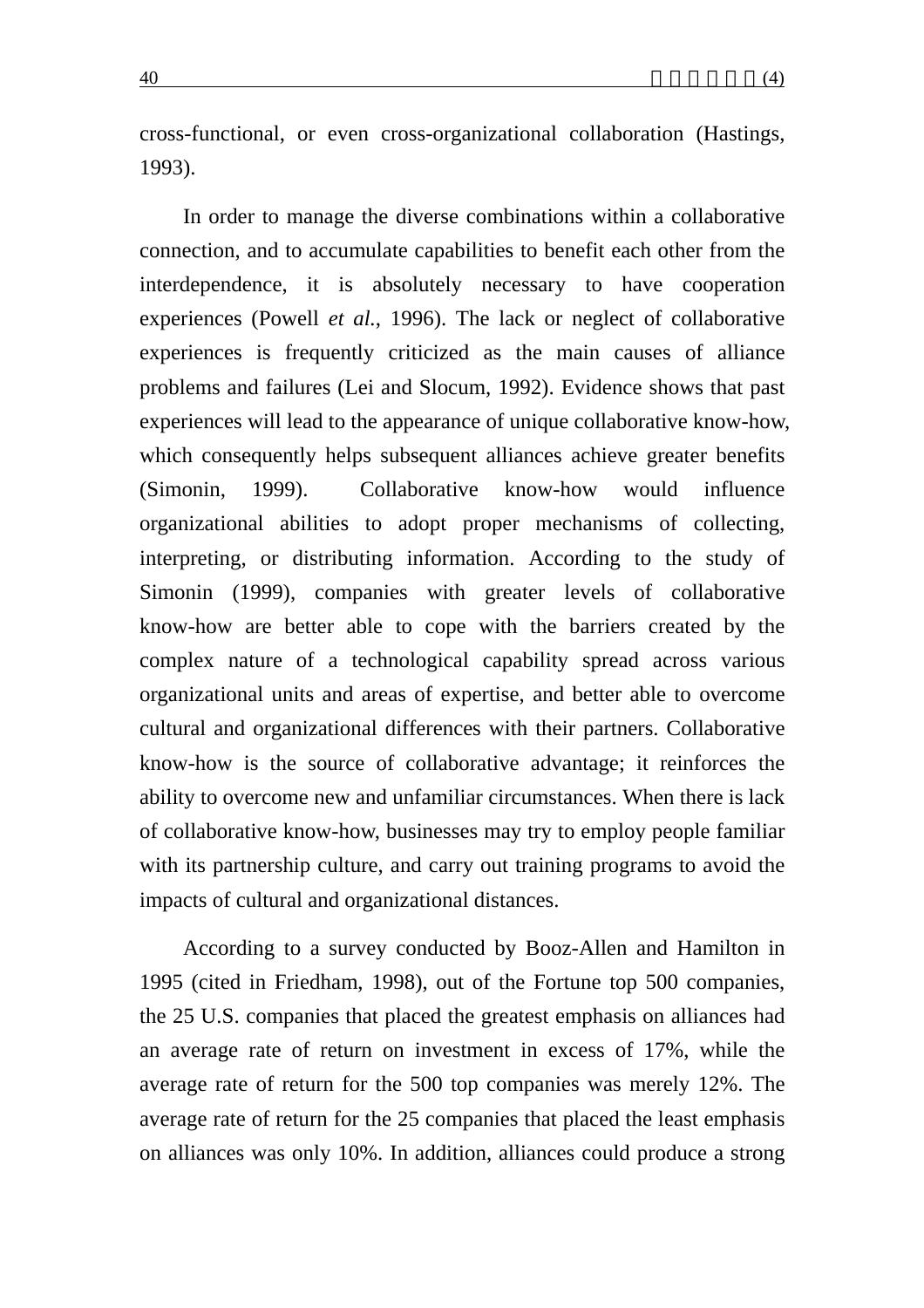learning effect, which occurs in the U.S. as well as all over the world. The rate of return achieved by experienced companies through alliances was two times that of inexperienced companies; the rate of success of alliances was also higher than that achieved by mergers and acquisitions or speculative funds (Friedham, 1998).

Therefore, we state:

*Proposition 4: The reciprocity between collaboration and relationship networks will be beneficial to creation of knowledge value.* 

A relationship network is a very valuable resource in a human society. As expressed by Nahapiet and Ghoshal (1998), "social capital" is the aggregation of actual and hidden resources that can be obtained from an individual or a social unit's relationship networks. These resources are either embedded in or derived from relationship networks. Social capital includes the network itself, as well as the resources that can be activated through the network. According to the empirical study conducted by Tsai and Ghoshal (1998), social capital promotes value creation. A recognized collaborative network will become important intellectual capital. Such an intangible asset with an innovative nature will create its own value. Thus, we postulate:

*Proposition 5: Collaborative networks are valuable social capital, which is one of essential components of the intellectual capital.* 

# **(5) Effect of Collaborative Network on the Learning Effect on Value Creation**

Dodgson (1993) stated that collaboration potentially encourages a higher level of learning. It not only provides the possibility for learning new technology, but also enables us to learn about the possibility of creating future technologies that could affect current business methods. It will teach new ways for doing business and even change the nature of business. Complicated technical learning relies on the flexible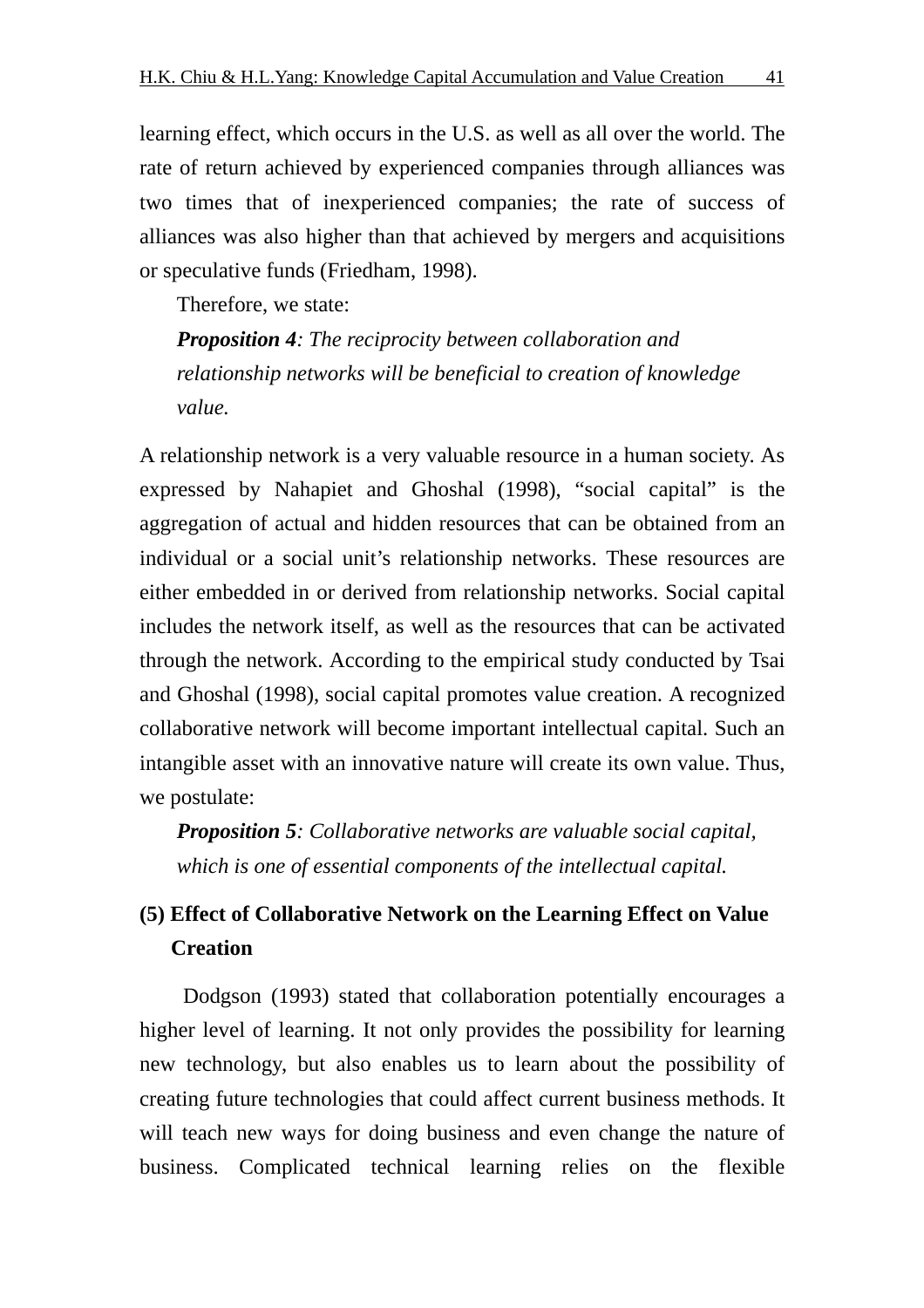collaboration of the departments within an organization. The five-stage model of the organization knowledge creation process, presented by Nonaka and Takeuchi (1995), requires collaborative networks. For example, in stage 1, mutual trust is helpful for sharing; in stage 2, group discussions are beneficial to concept creation; in stage 3, a collective vision and consistent organizational goals are contributive to concept confirmation; in stage 4, the development of prototypes further depends on the expertise integration of different departments (since this process is relatively complex, flexible collaboration of the departments within the organization is also crucial); and in stage 5, cross-level expansion knowledge by related businesses, customers, suppliers, competitors and other entities can be generated through organizational interactions (Nonaka and Takeuchi, 1995).

Positive relationship networks embedded in organizations are conducive to knowledge transfers (Argote, 1999). Learning via voluntary collaboration helps promoting innovation. According to the study by Kim and Mauborgue (1999), a firm seeking value innovation must possess a culture of willingness to share and collaborate. Only when every person is willing to collaborate will there be knowledge creation and sharing. In the voluntary collaboration situation, everyone may exceed his (her) scope of duties, voluntarily contributes his/her own expertise, and devote efforts or energy. On the other hand, compulsory collaboration is compelled by the organizational power, which enforces members to follow its rules, regulations and standards to work together. To achieve the status of voluntary collaboration, it needs unstructured relationships (such as trust and commitment). Compulsory collaboration alone will not be effectively able to provide the knowledge necessary for value innovation (Kim and Mauborgue, 1999).

If the chain of learning activities is built upon a collaborative network, knowledge value will be constantly produced and reinforced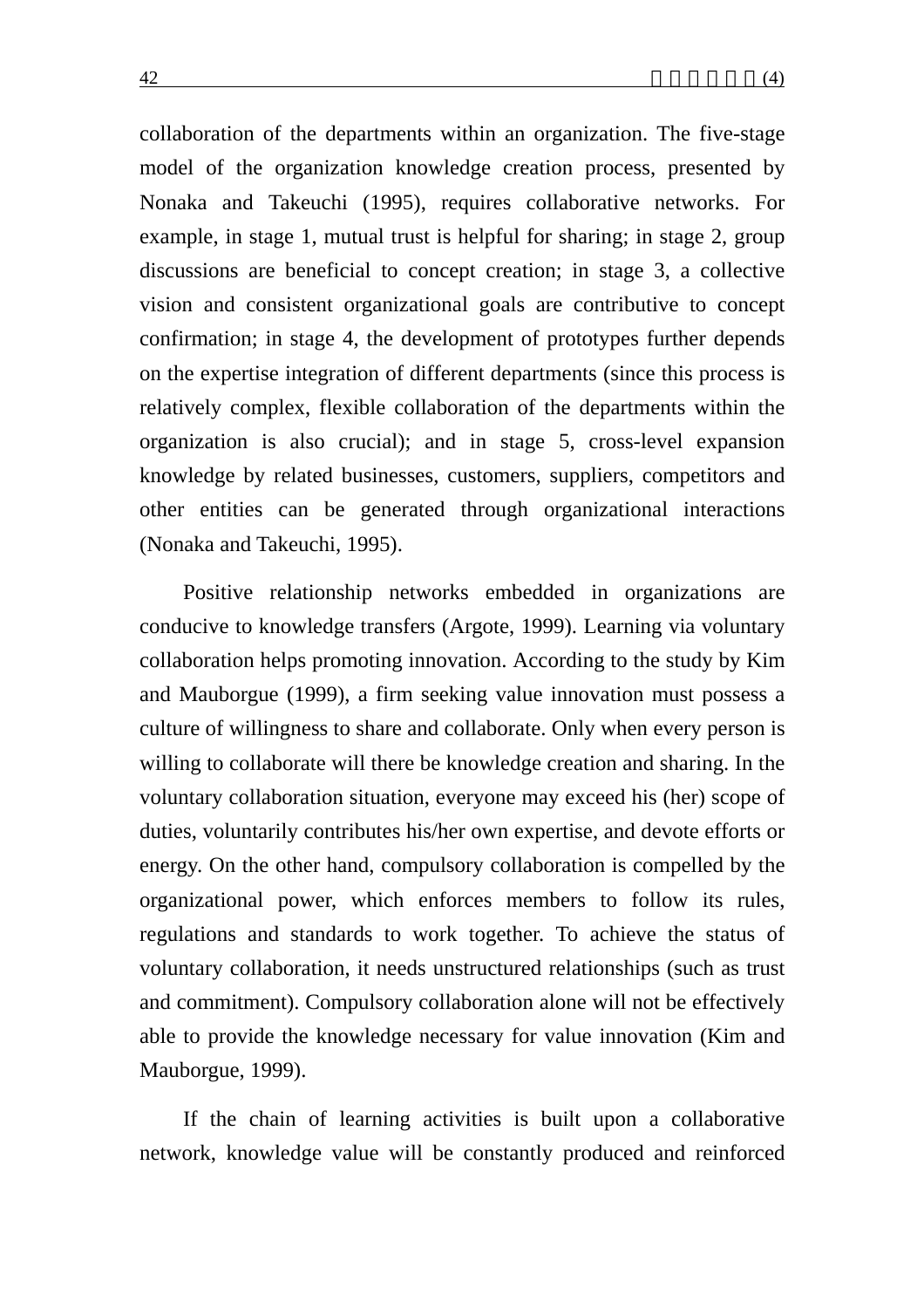through learning. In the process of learning activities, new products (services or technologies) are created; new knowledge is constantly acquired through learning, and is also combined with existing knowledge. This process not only replicates existing knowledge, but also creates new knowledge by virtue of the chemical reaction of knowledge combination. It then materializes and embeds acquired new knowledge into current work or processes, so as to create new products (services or technologies). These new products (services or technologies) are the fruits of learning, and finally businesses will be able to profit from management of intellectual property. Thus, we state:

*Proposition 6: The collaborative networks will enhance the influence of learning activities on knowledge value creation; in other words, the more voluntary collaboration in a relationship network, the higher the effect of learning on a firm's value creation.* 

# **3. Interaction between Knowledge Capital Accumulation and Value Creation**

Innovative knowledge strategies should be adopted to plan various kinds of organizational learning activities. An organization replies on learning activities through collaborative networks to strengthen its core competences and create knowledge value continuously. Actually, this entire process of value creation can accumulate the various elements of intellectual capital. The interactive process between capital accumulation and value creation, as shown in Figure 2, is described as follows. (a) Learning activities can inspire creativities and competence of employees, and then accrue to human capital, which becomes a part of intellectual capital. (b) In collaborative networks, social capital is accumulated and thus structural capital is enriched. (c) Social capital, as a component of structure capital, helps attracting, keeping, and developing good people, and thus helps enhancing human capital (Baker, 2001).  $(d_{1*2})$  The intellectual property rights, which can be generated from the learning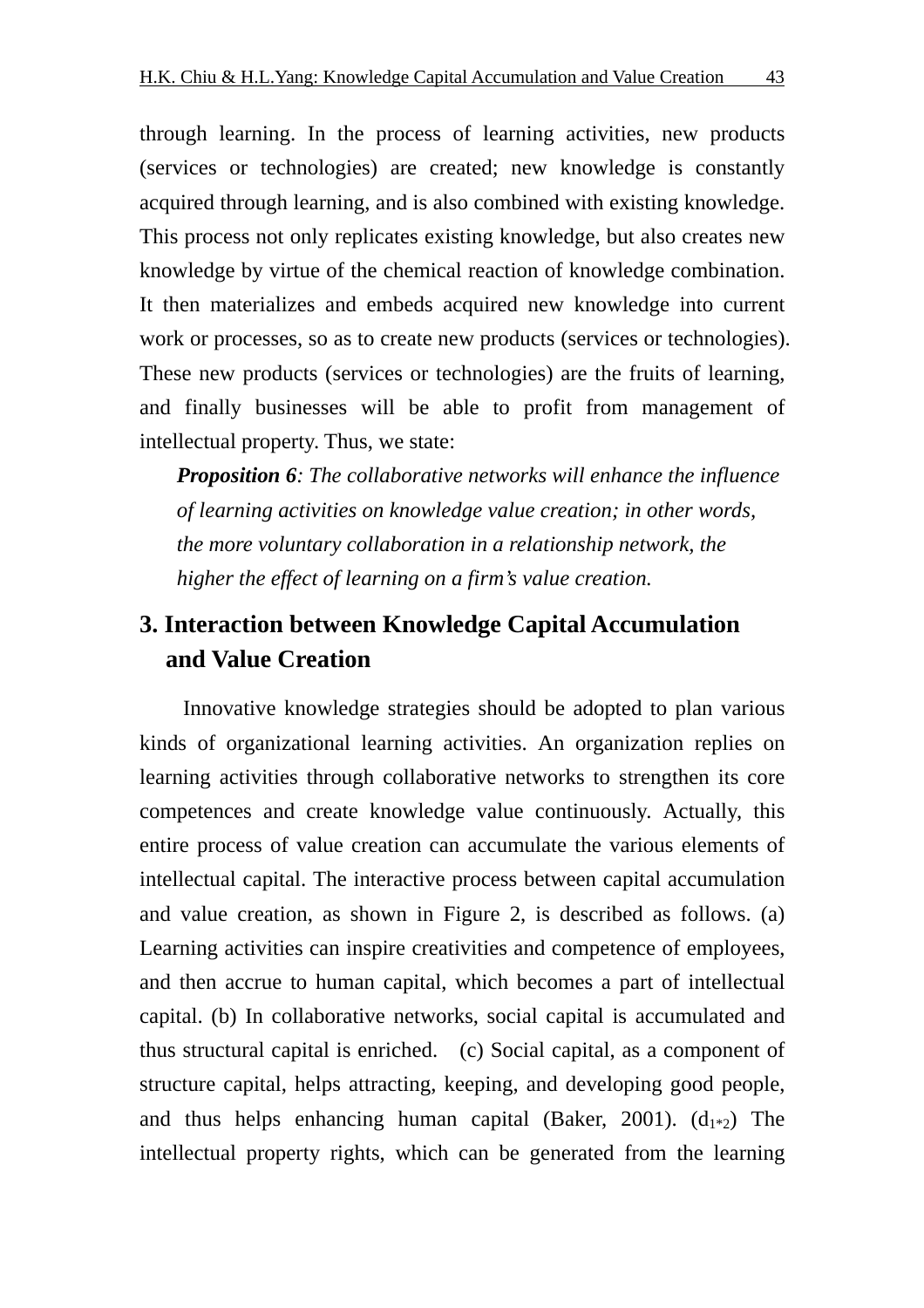activities within collaborative networks, are a form of innovation capital. The excellent interactions with customers as well as strategic partners contribute to relational capital. (e) Finally, intellectual capital is accumulated. The firm can utilizes it as business intelligence, in order to enhance its market value and competitiveness. (f) As a type of learning, the firm may adapt or even reconstruct its learning goal as well as strategy in case it needs to adjust effectively to given goals, or even build



a new frame of reference since its environment has been changed. Figure 2: Value Accumulation and Transformation Process

# **IV. Conclusion**

Production in the Industrial Age was industrial capital; however, in the today's economy the means of production is knowledge capital (Housel and Bell, 2001:21). Although a firm's market value consists of financial capital and intellectual/ knowledge capital, the latter brings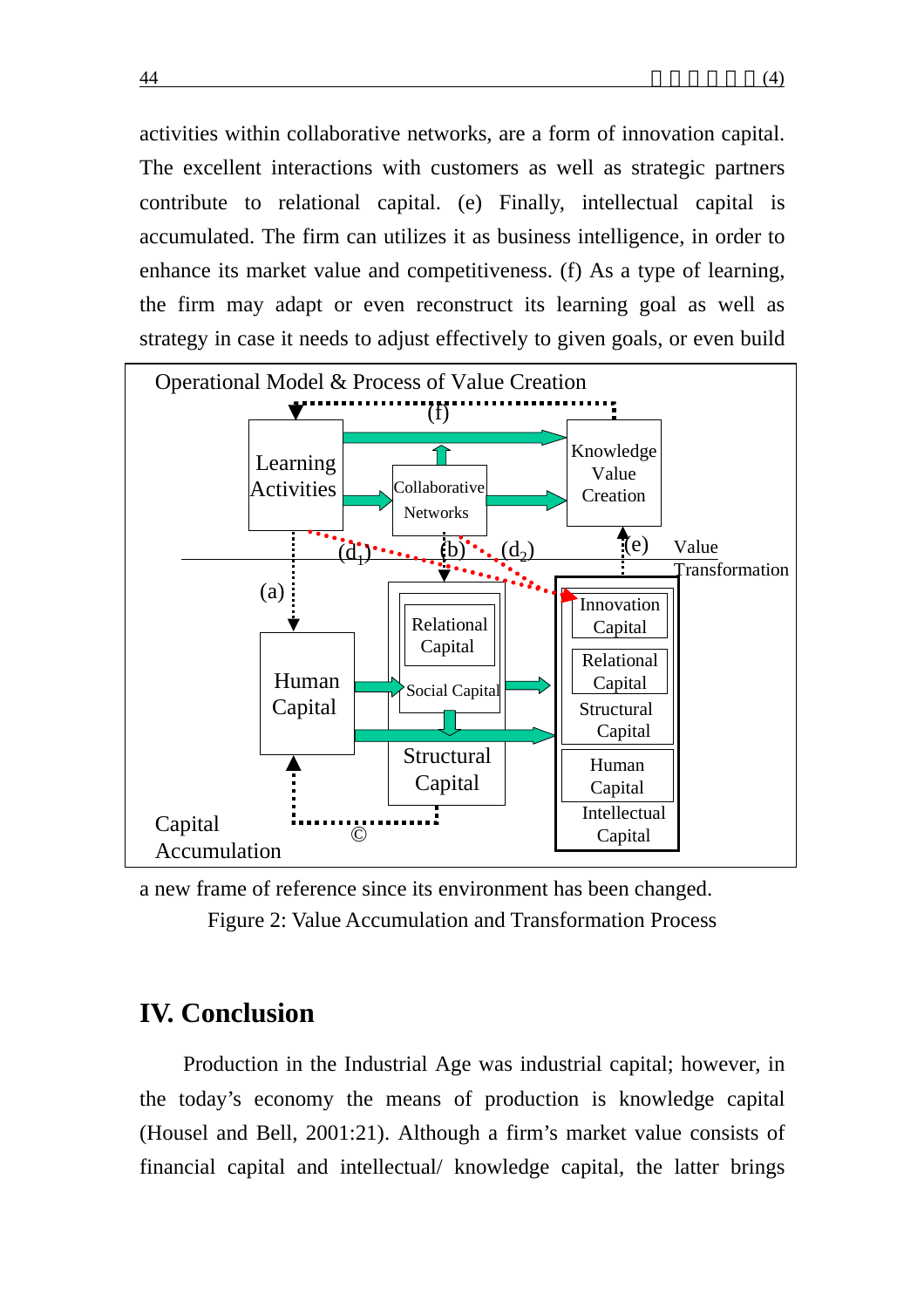important knowledge value to an enterprise beyond its financial book value. Knowledge capital is composed of human and structural capitals. A firm can realize huge bottom-line benefits by managing and leverage its knowledge capital.

The Leaning activities of critical knowledge contribute to human capital. The relationship network contributes to structural capital. To generate innovation, human capital needs the support of structural capital. The collaborative networks help enhancing the influence of learning activities on knowledge value creation.

An organization's learning activities depend on its learning strategy to close strategic knowledge gap. To reach that purpose, they involve different learning modes and learning types in the learning processes toward capturing certain knowledge of different system levels. Through learning activities, an organization can reinforce core competences to attract its partners.

Valuable relationship networks give their owner a competitive advantage. One might acquire its lacking key knowledge via these networks. Structured relationships provide parties articulate responsibilities and obligations, which also imply certain control and power. Semi-structured relationships provide an organization more managerial flexibility and give its members more autonomy. Unstructured relationships such as trust, innovative culture and shared vision are very helpful to the creation of knowledge value. Collaboration is important for learning in case the target knowledge is tacit, complex, and/or ambiguous. In the positive feedback, the learning activities in collaborative networks become more active. And thus, the more intellectual capital and knowledge value are created as well as accumulated. It not only creates wealth, but more importantly it also attracts more partners, and bring more resources and opportunities. In other words, the collaborative networks are taken to be incubators, where continuous learning and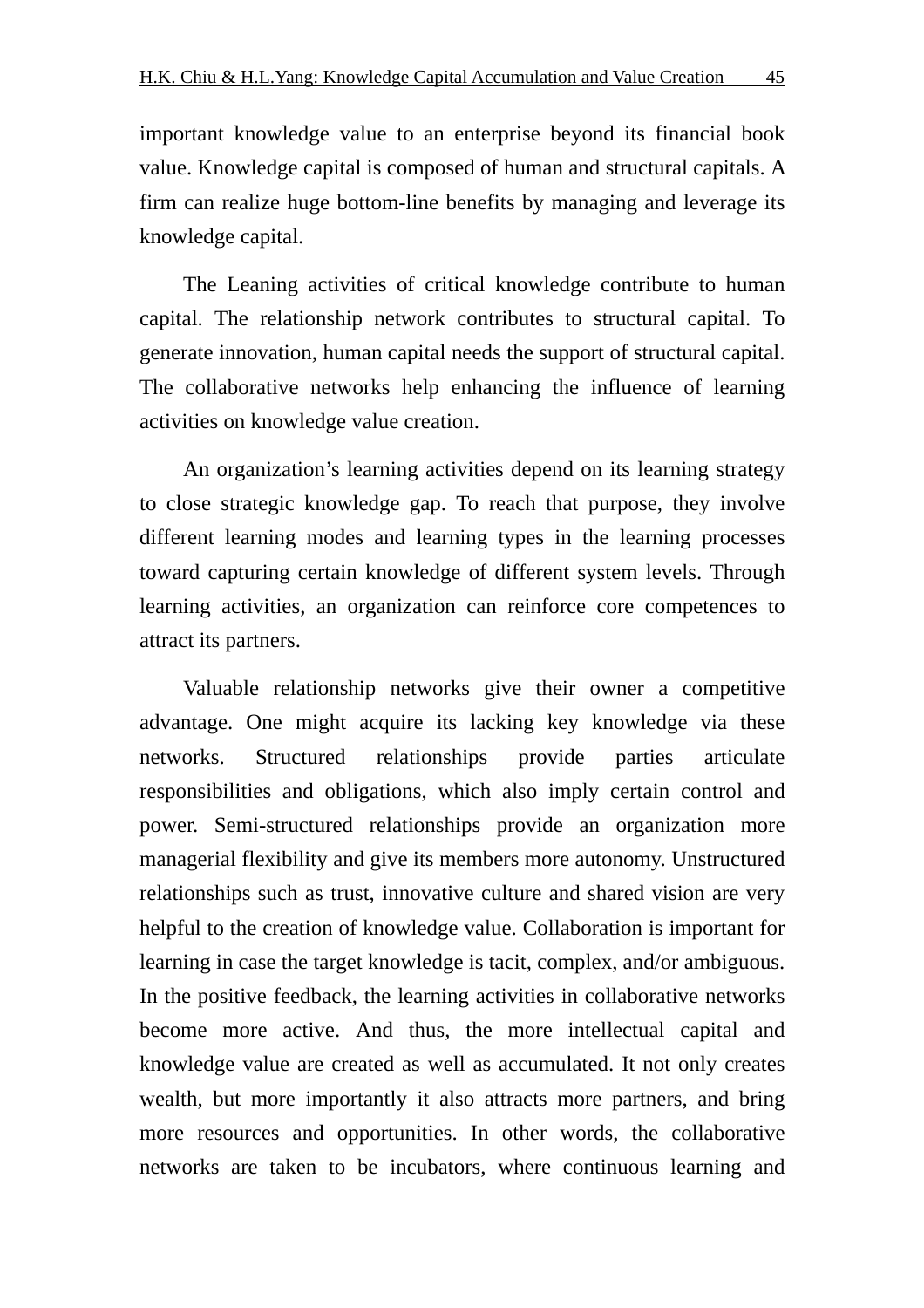innovative activities create more knowledge value and business opportunities.

# **V. Practice Implications And Recommendations**

An organization is encouraged to create its innovative values by applying the model, as shown in Figure 1. At first, it has to identify its critical knowledge and then specify its learning strategy and activities (for example, exploiting its intellectual properties and/or launching its experiments to innovate). Secondly, it need to decide what relationship networks have to be connected in order to enhance the learning effectiveness and thus create its competitive values.

Putting the model into practice, the recommendations are as follows. (a) Managers' support and commitment are keys to success. As Stewart (1997) stated, if management of structural capital is to be successful, leadership is still the most important factor. (b) The identification of critical knowledge is a prerequisite to knowledge learning activities and knowledge utilization and/or development. One might use a critical knowledge function analysis (Wiig, 1995) or develop a knowledge strategy (Zack, 1999) to locate its core competences and key knowledge. (c) Appropriate personnel assignment is beneficial to learning activities, and appropriate transfers are conducive to the development of diversified skills and reasoning abilities. (d) Incentive systems should be fair to enliven the learning activities in collaborative networks. And (e) an organization must have core knowledge resources in order to find its collaborative partners (Wu, 1998). Finally, information technology (IT) plays a vital role in this model. (i) IT is essential to collective learning, networks of relationships, and promoting innovation. IT possesses value-added effects via the accumulation, combination, integration, presentation in new forms, and distribution/diffusion of data, information, and knowledge. Interactive mechanisms for collaboration enable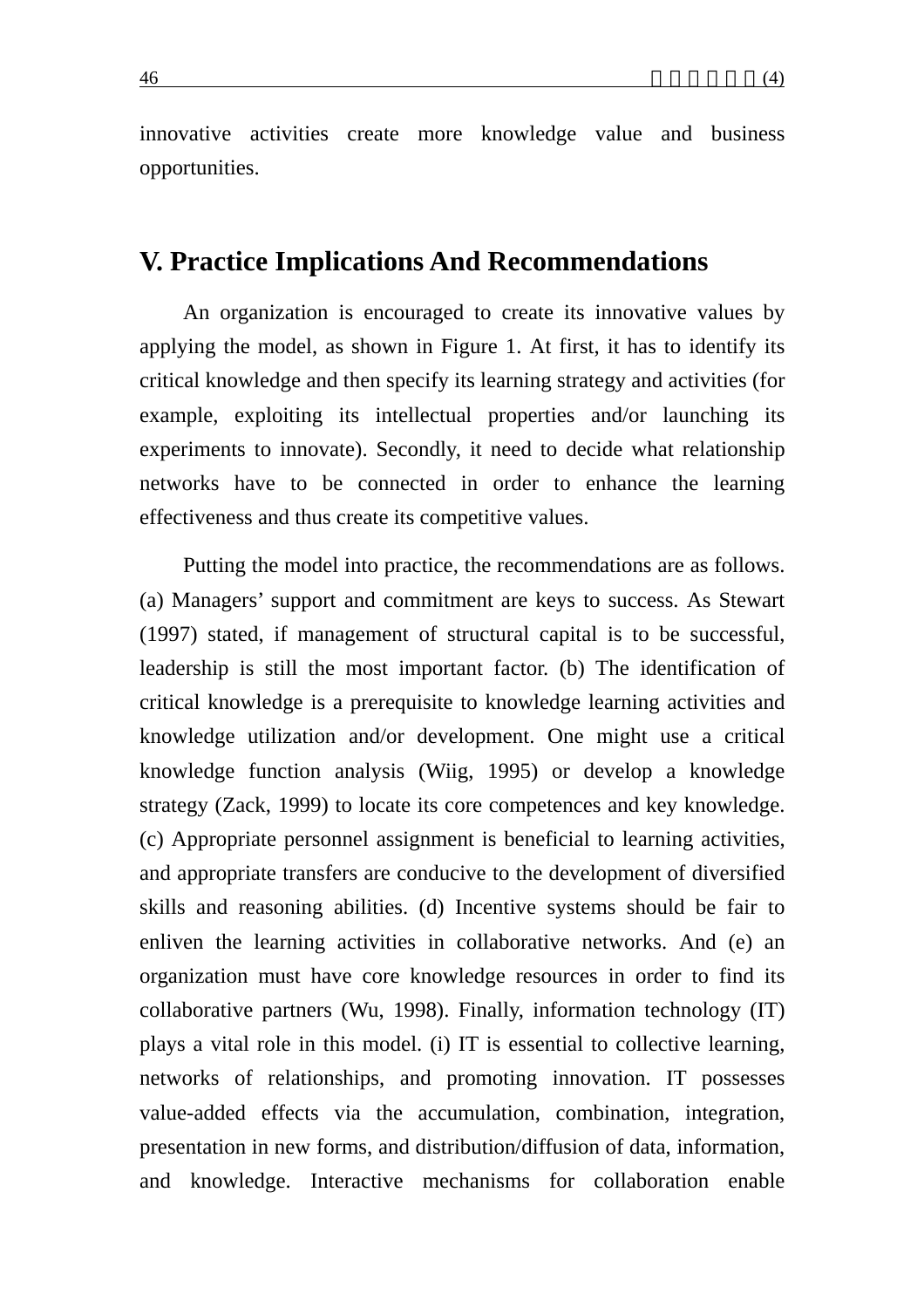individuals to communicate directly through sharing tacit knowledge across barriers of time and space. Useful tools include e-mail, work flow systems, database applications, electronic conferences and e-learning, etc. (ii) Information networks enable relationships to become tighter. Knowledge-based products tend to have increasing returns or positive feedback effects. These effects occur through the outcomes of "sharing", network externalization and customer lock-in (because the more people use the product, the greater the number of complementary products would be developed) (Afuah, 1998). (iii) Although IT could promote and strengthen relationship networks, the unstructured relationships created by intangible centripetal forces (such as trust, vision, commitment, and mutual and tacit understandings) towards the organization are more important. Frequently, these unstructured relationships are keys to the willingness of members to cooperate and share knowledge, as well as whether organizational restructuring and innovation will be successful.

# **Acknowledgement**

The authors would like to thank the Editor-in-Chief and three anonymous reviewers for their valuable comments and suggestions.

# **References**

Afuah, A. (1998). *Innovation Management: Strategies, Implementation, and Profits*, NY: Oxford University Press.

Argote, L. (1999). *Organizational Learning: Creating, Retaining and Transferring Knowledge*, MA: Kluwer Academic Publishers.

Argyris, C. and Schön, D. A. (1978). "Organizational Learning: A Theory of Action Perspective," *Reading*, MA: Addison-Wesley.

Baker, W. (2001). "Social capital," Executive Excellence, 18(8), 9.

Björkegren, C. and Rapp, B. (1999). "Learning and Knowledge Management, In P. J. Jackson," (ed.) *Virtual Working: Social and Organizational Dynamics*, Pp.157-177. NY: Routledge.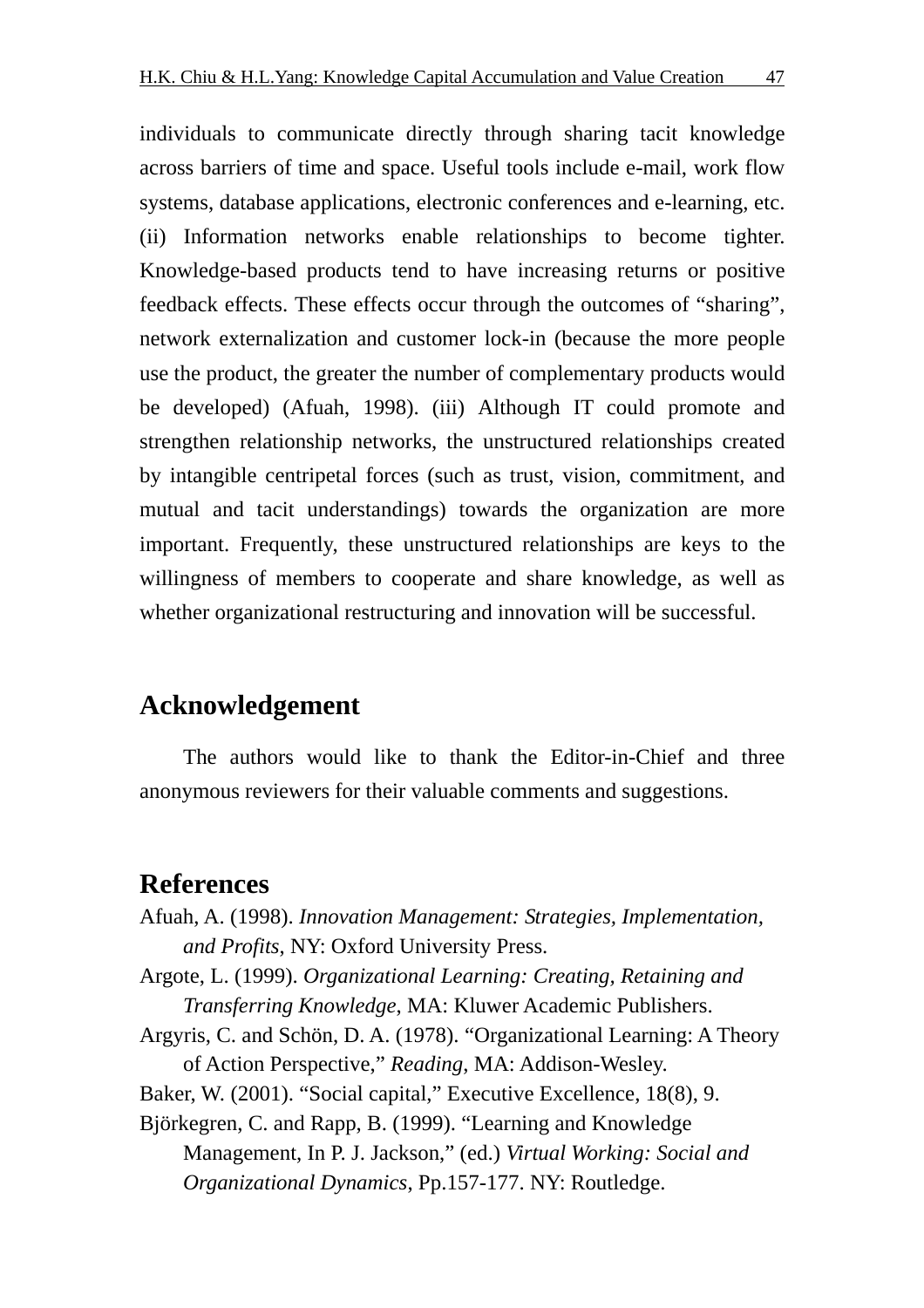- Bourdieu, P. (1986). "The Forms of Capital," In J. G. Richardson (ed.) *Handbook of Theory and Research for the Sociology of Education*, NY: Greenwood, 241-258.
- Clegg, S. (1999). "Globalizing the Intelligent Organization: Learning Organizations, Smart Workers, (not so) Clever Countries and the Sociological Imagination," *Management Learning*, 30 (3), 259-280.
- Coleman, J. (1988). "Social Capital in the Creation of Human Capital," *American Journal of Sociology*, 94 S95-S120.
- Coleman, J. (1990). *Foundation of Social Theory*, Cambridge, MA: Harvard University Press.
- Davenport, T.H. and Prusak, L. (1998). *Working Knowledge: How Organizations Manage What They Know*, MA: Harvard Business School Press.
- Dika, S. and Kusum, S. (2002). "Applications of social capital in educational literature: A critical synthesis," *Review of Educational Research*, 72(1), 31-60.
- Dierkes, M., Geppert, M. and Antal, D. (2001). "Technological Visions, Technological Development, and Organizational Learning," In M. Dierker *et al.* (eds.) *Handbook of Organizational Learning and Knowledge*, Pp. 282-301. Oxford University Press.
- Dodgson, M. (1993). "Learning, Trust, and Technological Collaboration," *Human Relations*, 46(1), 77-95.
- Drucker, P. (1998). "The Future That Has Already Happened," *The Futurist*, 32(8), 16-18.
- Edvinsson L. and Malone, M.S. (1997). *Intellectual Capital: Realizing Your Company's True Value by Finding Its Hidden Brainpower*, Harper Business.
- Edvinsson, L. and Sullivan, P. (1996). "Developing a Model for Managing Intellectual Capital,"*European Management Journal*, 14(4), 345-353.
- Fan, Y. (2002) "Guanxi's consequences: Personal Gains at Social Cost," *Journal of Business Ethics*, 38(4), 371-380.
- Feldman, M.P. (1994)." Knowledge Complementarity and Innovation," *Small Business Economics*, 6, 363-372.
- Friedham, C.F. (1998). *The Trillion-Dollar Enterprise: How the Alliance Revolution will Transform Global Business*, Perseus Publishing.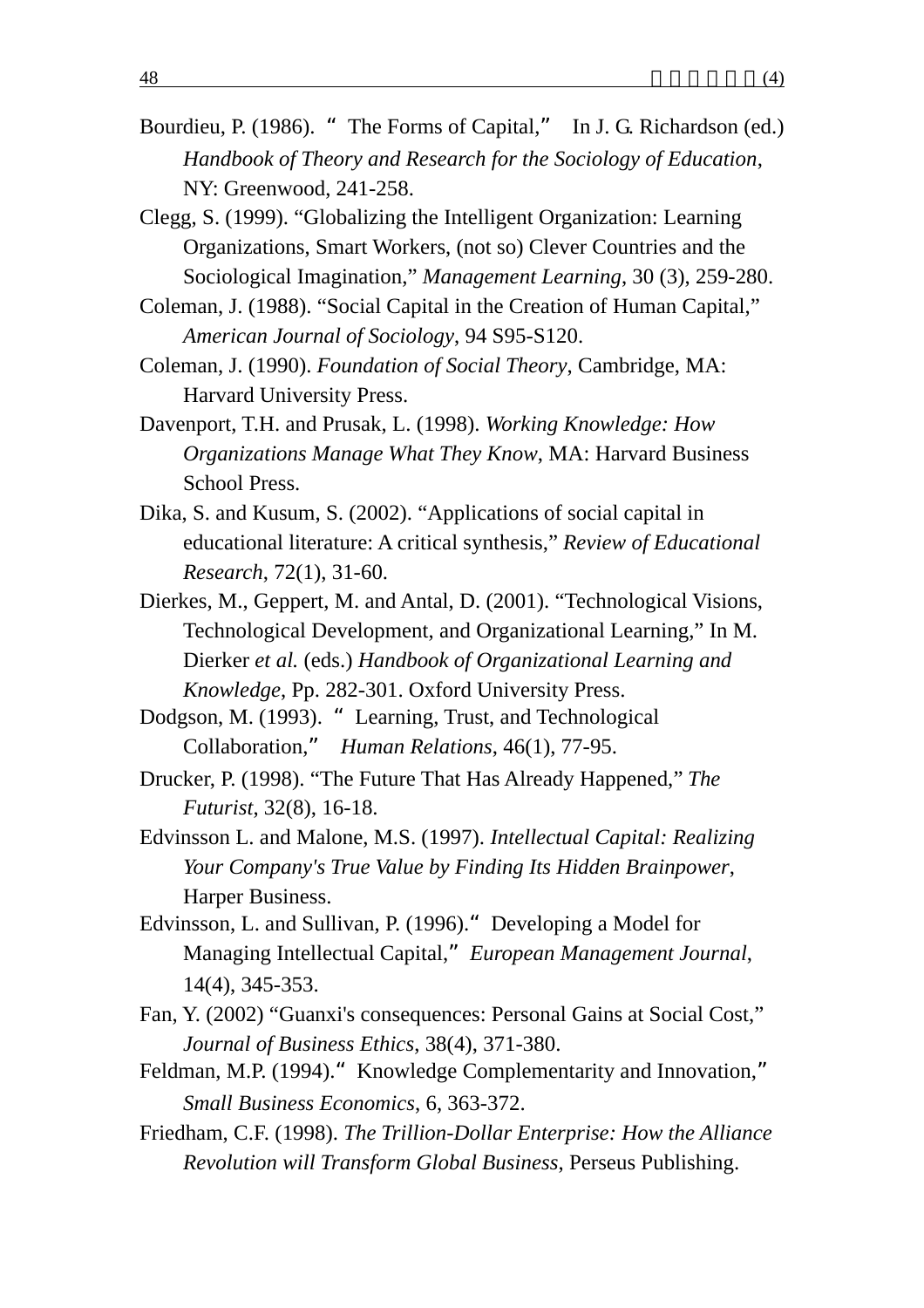- Grant, R.M. (1996). Prospering in Dynamically-Competitive Environments Organizational Capability as Knowledge Integration,"*Organization Science*, 7(4), 375-388.
- Hastings, C. (1993). *The New Organization: Growing the Culture of Organization Networking*, London: McGraw-Hill.
- Hedberg, B. (1981). "How Organizations learn and unlearn," In P.C. Nystrom and W.H. Starbuck (ed.) Pp. 8-27. *Handbook of Organizational Design*, London.
- Housel, T. and Bell, A. (2001). *Measuring and Managing knowledge*, Mcgraw-Hill.
- Starbuck, W. and Hedberg, B. (2001). "How Organizations Learns from Success and Failure," In M. Dierker *et al.* (eds.) *Handbook of Organizational Learning and Knowledge*, Pp. 61-88. Oxford University Press.
- Janis, I.L. (1982). *Groupthink: Psychological Studies of Policy Decisions and Fiascos*, Boston: Houghton Mifflin.
- Jone, G.R. and George, J.M. (1998). The Experience and Evolution of Trust: Implication for Cooperation and Teamwork,"*Academy of Management Review*, 531-546.
- Kim, W.C. and Mauborgue, R. (1999). "Strategy, Value Innovation, and the Knowledge Economy,"*Sloan Management Review*, 40(3), 41-54.
- Leana, C.R. and van Buren, H.J. III. (1999)." Organizational Social Capital and Employment Practices,"*Academy of Management Review*, 24, 538-555.
- Lei, D. and Slocum, J.W. (1992)." Global Strategy, Competence-Building and Strategic Alliance,"*California Management Review*, 35(1), 81-97.
- Leonard-Barton, D. (1992)." The Factory as a Learning Laboratory," *Sloan Management Review*, 34, 23-38.
- Leonard-Barton, D. (1995). *Wellsprings of Knowledge: Building and Sustaining the Sources of Innovation*, Harvard Business School Press.
- Leroy, E, and Ramanantsoa, B. (1997). "The Cognitive and Behavioral Dimensions of Organizational Learning in a Merger Situation: An Empirical Study," *Journal of Management Studies*, 34(6), 871-894.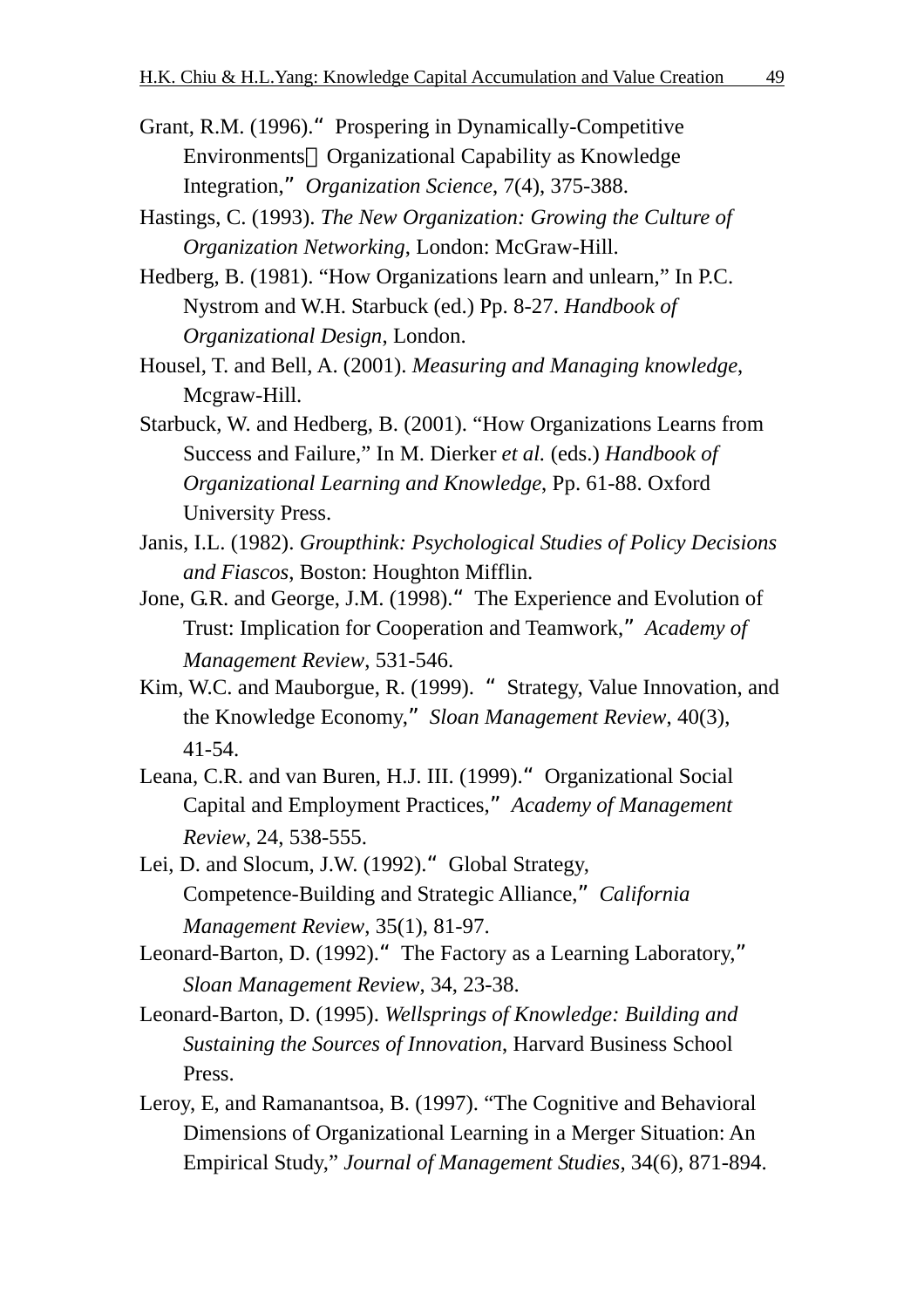- Levine, D. and Tyson, L. (1990)." Participation, Productivity and the Firm's Environment," In A. Blinder(ed.) *Paying for Productivity*, Pp. 183-244. Washington, DC: Brookings Institute.
- Miller, D. and Shamsie, J. (1996)." The Resource-based View of the Firm in Two Environments: The Hollywood Film Studios from 1936 to 1965,"*Academy of Management Journal*, 39(3), 519-543.
- Morita, M and Takanashi, T. (2000). *Knowledge Management Practice*, translated by Wu, C.F., Taipei: Hsiao Chi Tang Cultural.

Morgan, G. (1986). *Image of Organization,* Newbury Park.

- Nahapiet, J. and Ghoshal, S. (1998). "Social Capital, Intellectual Capital, and Organizational Advantage,"*Academy of Management Review*, 23, 242-266.
- Nonaka, I. and Takeuchi, H. (1995). *The Knowledge-Creating Company: How Japanese Companies Create the Dynamics of Innovation***,** Oxford: Oxford University Press.
- Nonaka, I. Toyama, R. and Byosière, P. (2001). "A Theory of Organizational knowledge Creation: Understanding the Dynamic Process of Creating Knowledge," In M. Dierker *et al.* (eds.) *Handbook of Organizational Learning and Knowledge*, Pp. 491-517. Oxford University Press.
- Pil, F. and MacDuffie, J. P. (1996)." The Adoption of High Involvement Work Practices,"*Industrial Relations*, 35, 423-455.
- Palowsky, P. (2001). "The Treatment of Organizational Learning in Management Science," In M. Dierker *et al.* (eds.) *Handbook of Organizational Learning and Knowledge*, Pp. 61-88. Oxford University Press.
- Powell, W., Koput, W., and Smith-Doerr, L. (1996)." Interorganizational Collaboration and the Locus of Innovation: Networks of Learning in Biotechnology,"*Administrative Science Quarterly*, 41, 116-145.
- Portes, A. (1998). "Social capital: Its origins and applications in modern sociology," *Annual Review of Sociology,* 24, 1-24.
- Probst, G. and Büchle, B. (1997). *Organizational Learning: The Competitive Advantage of the Future*, Prentice Hall.
- Roos *et al.* (1998). *Intellectual Capital: Navigating in the New Business Landscape*, NY: New York University Press.
- Senge, P.M. (1990). *The Fifth Discipline: The Art and Practice of the*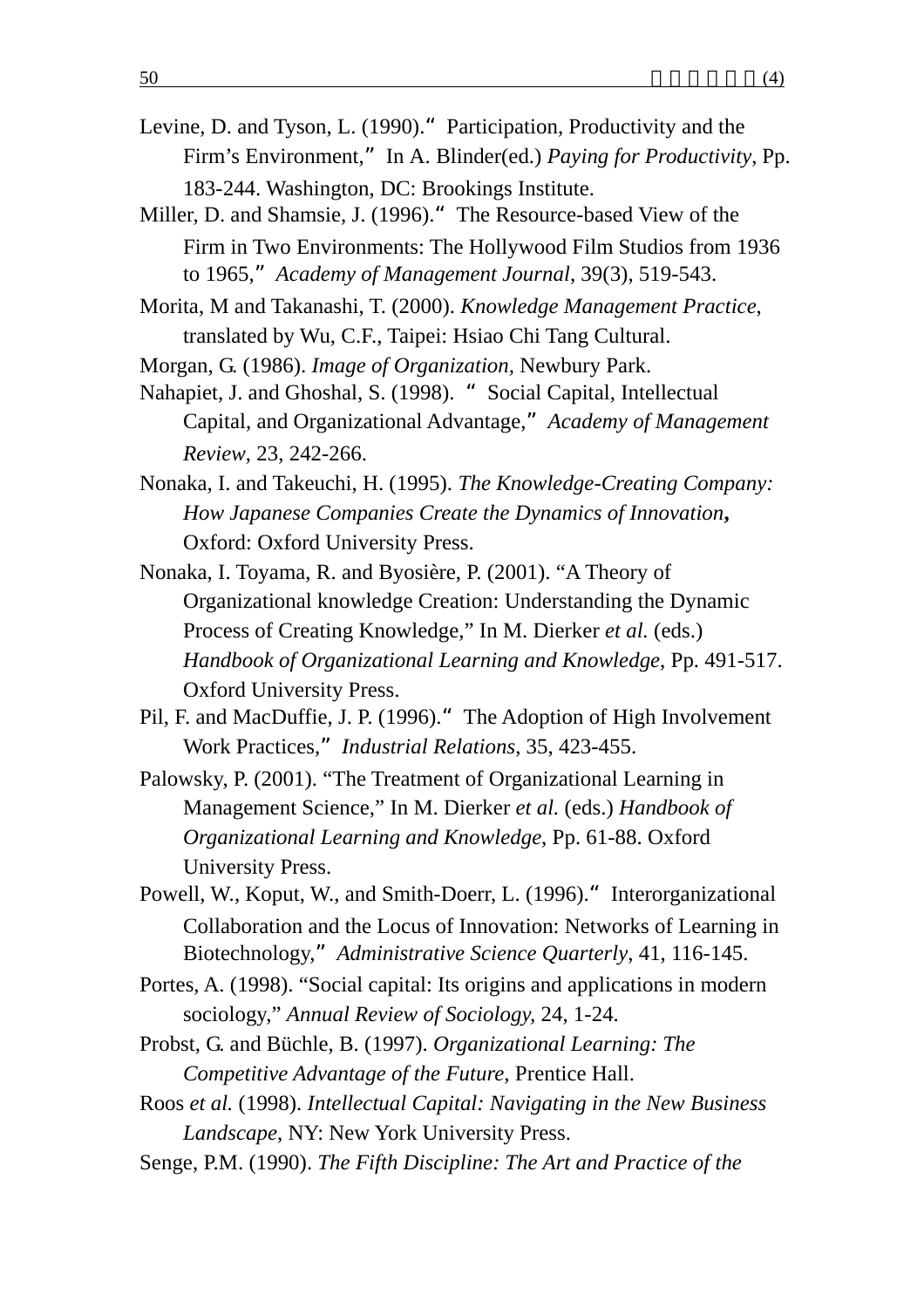*Learning Organization*, NY: Doubleday/Currency.

- Simonin, B.L. (1999)." Ambiguity and the Process of Knowledge Transfer in Strategic Alliance,"*Strategic Management*, 20, 595-626.
- Stewart, T.A. (1997). *Intellectual Capital: The New Wealth of Organizations*, NY: Doubleday/Currency.

Suomi, R. and Pekkola, F. (1999)." Management Rationalities and Virtual Working,"In Paul J. Jackson (ed.) *Virtual Working: Social and Organizational Dynamics*, Pp.121-130. NY: Routledge.

Teece, D.J. (1986)." Profiting from Technological Innovation: Implications for Integration, Collaboration, Licensing and Public Policy,"*Research Policy*, 285-305.

Teece, D.J. (1998). Capturing Value from Knowledge Assets: The New Economy, Markets for Know-How, and Intangible Assets," *California Management Review*, 40(3), 55-79.

Teece, D.J., Piscano, G. and Shuen, A. (1997). <sup>"</sup> Dynamic Capabilities and Strategic Management,"In Nicolai J. Foss (ed.) *Resources Firms and Strategies: A Reader in the Resource-Based Perspective*, Pp. 268-285. NY: Oxford University Press.

- Tsai, W. and Ghoshal, S. (1998)."Social Capital and Value Creation: The Role of Intrafirm Networks,"*Academy of Management Journal*, 41(4), 464-476.
- Tushman, M.L. & O'Reilly, C.A. (1997). *Winning through Innovation: A Practical Guide to Leading Organizational Change and Renewal*, Harvard Business School Press.
- Wiig, K.M. (1995). Knowledge Management: The Central Management Focus for Intelligent-Acting Organizations, TX: Schema Press.
- Wu, H.H. (1998). Nine Theories of Strategy: Nature of Strategic Thinking, Taipei: Facial Art Cultural.
- Yeung, A.K. *et al.* (1999). *Organizational Learning Capability*. NY: Oxford University Press.
- Zack, M.H. (1999)."Developing a knowledge Strategy,"*California Management Review*, 41(3), 125-145.